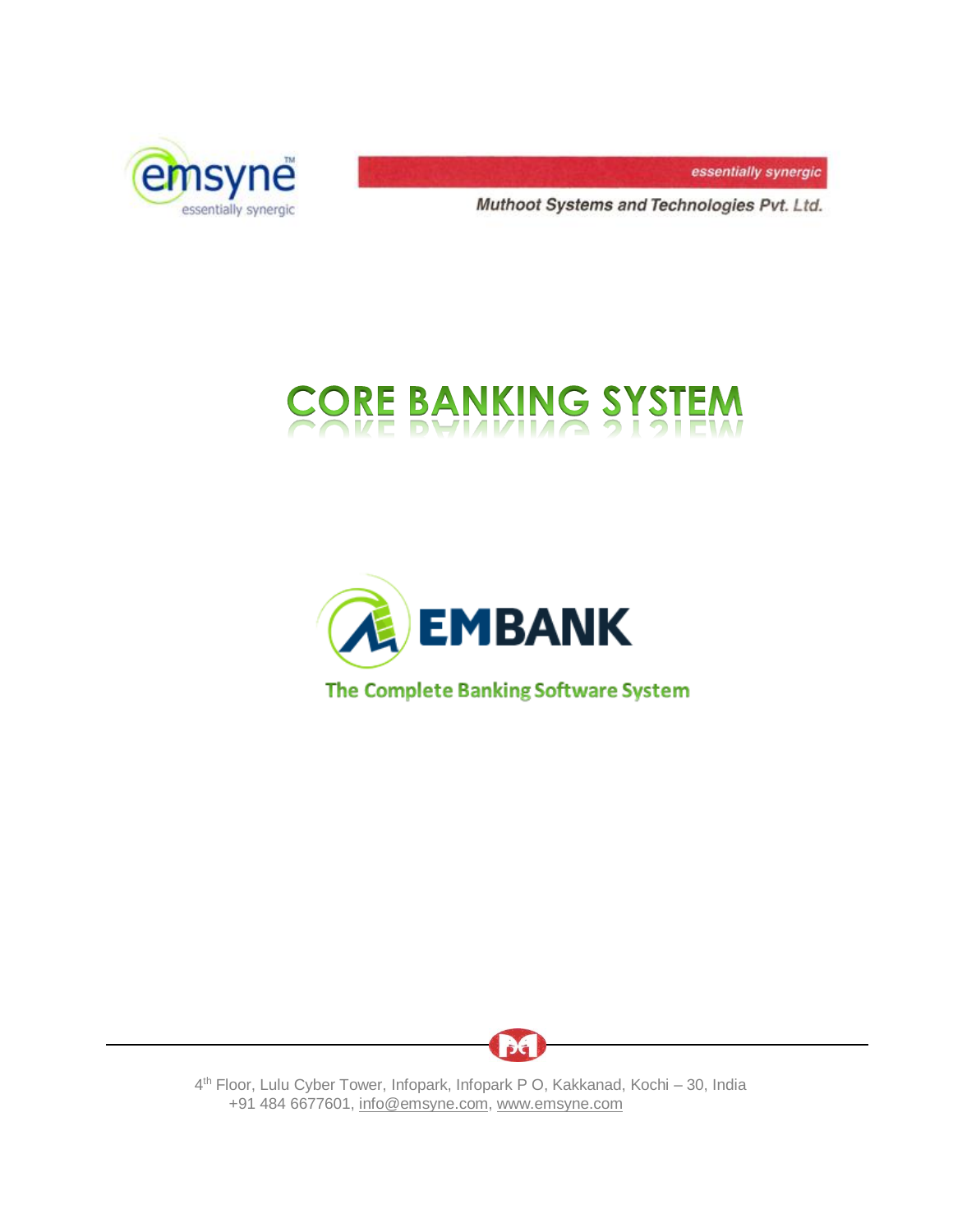# <span id="page-1-0"></span>**Table of Contents**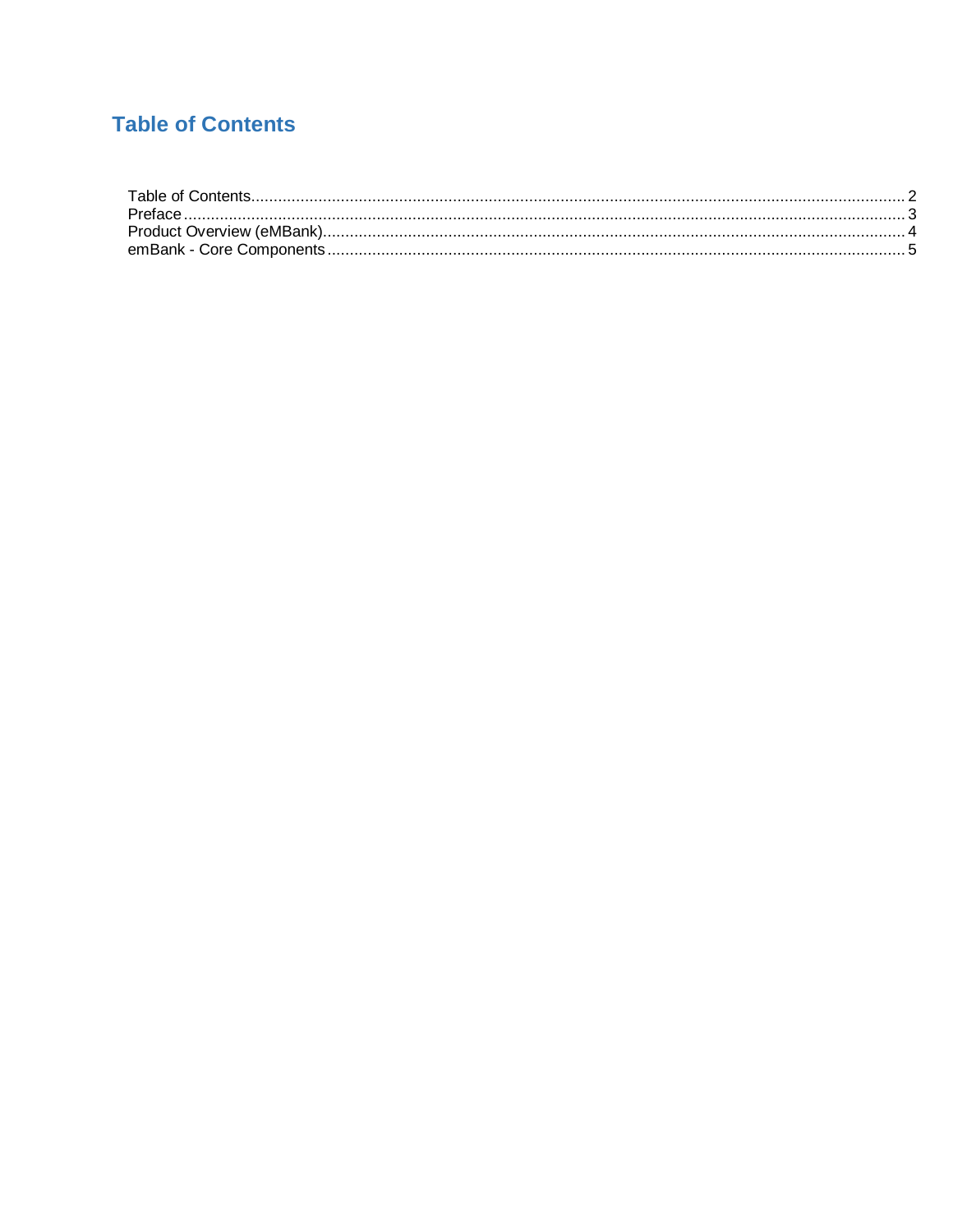# <span id="page-2-0"></span>**Preface**

The financial services and banking industry worldwide is continuously transforming to cope up with evolving customer preferences, shifting competition patterns, conform to the complex regulatory needs and to embrace emerging technologies. With change coming this rapidly, banks require technologically advanced systems to transform their business models to stay a step ahead of the competition. However, most banks are burdened by obsolete systems and are also faced with the need to fundamentally transform their aging IT systems. At a time when banks are adopting newer business models, they often face challenge in choosing a modern and agile system that rightly aligns their core needs. This is where core banking systems come into the scene to bestow banks the much needed business innovation. Core Banking Systems (CBS) are poised to change the way banks work universally, with strategic features to respond, transform, and to adapt business innovation at incredible speed.

We Emsyne Technologies backed by experience of more than 24 years and possessing strong domain knowledge in the areas of banking and allied financial services developed a scalable integrated core banking system, which is designed to address the end-to-end business processes of banks and nonbanking sectors.

The document details the core features incorporated in Emsyne's core banking system **eMBank.**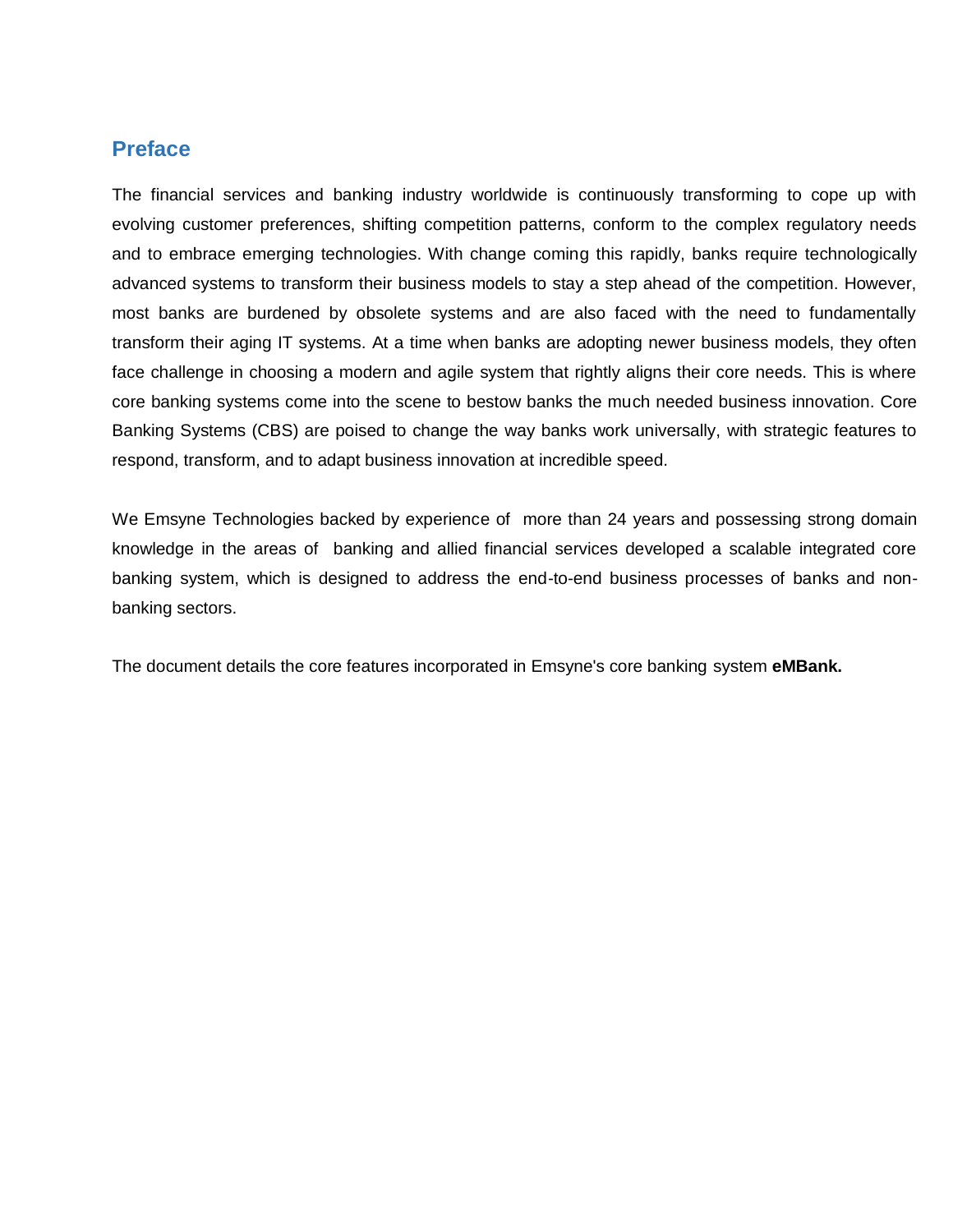### **eMBank – The Complete Banking Software**

The Banking honchos have realized that advanced technology is critical for embracing new world order and to accelerate growth in organization. Besides, in a fast paced global world banks can no longer operate in a reactive mode, affording the lengthy deployments and less flexibility offered by legacy systems which they depended on. So the need for transformation from obsolete systems to state-of-theart one remains as compelling as ever, changing to a technologically advanced system that ensures sustainable growth model. A jerk free transformation to a sustainable solution at the core will prove decisive for banks to gear themselves business innovative and future-adaptive. **EMBank** is envisaged to equip banks to transform progressively to their business models by embedding business agility and enabling new business capabilities. eMBank helps:

- $\rightarrow$  Respond strategically to today's business challenges.
- $\rightarrow$  Transform the financial organization to equip readily respond to change.
- $\rightarrow$  Enable business innovation and new capabilities.
- $\rightarrow$  Curtail total technology cost spending.

# <span id="page-3-0"></span>**Product Overview (eMBank)**

**eMBank** is a truly agile global core banking platform designed to help banks and financial players to transform and upgrade their business models in an integrated fashion. Clubbed with multiple delivery channels and componentized add-on modules, EMBank offers the most advanced system that matches the needs of all players in the financial services marketplace. An innovative service model, EMBank core banking software uses layered architecture to create a holistic, integrating hardware, network, software and services to cater the multifaceted needs of banking and non-banking financial segments. The system is highly modular, scalable, and configurable solution giving banking and financial entities the benefits of increased efficiencies; faster go to market, predictability of technology and better business results.

eMBank is suitable for all type of banks - Government Bank, Private Bank, Commercial Bank, Investment Bank, Community Bank, Service Bank, Central Bank of a Country and credit unions, micro finance and lending institutions.

eMBank features cover:

- $\rightarrow$  Agile, Componentized Scalable Platform.
- $\rightarrow$  Enabling business agility and business innovation.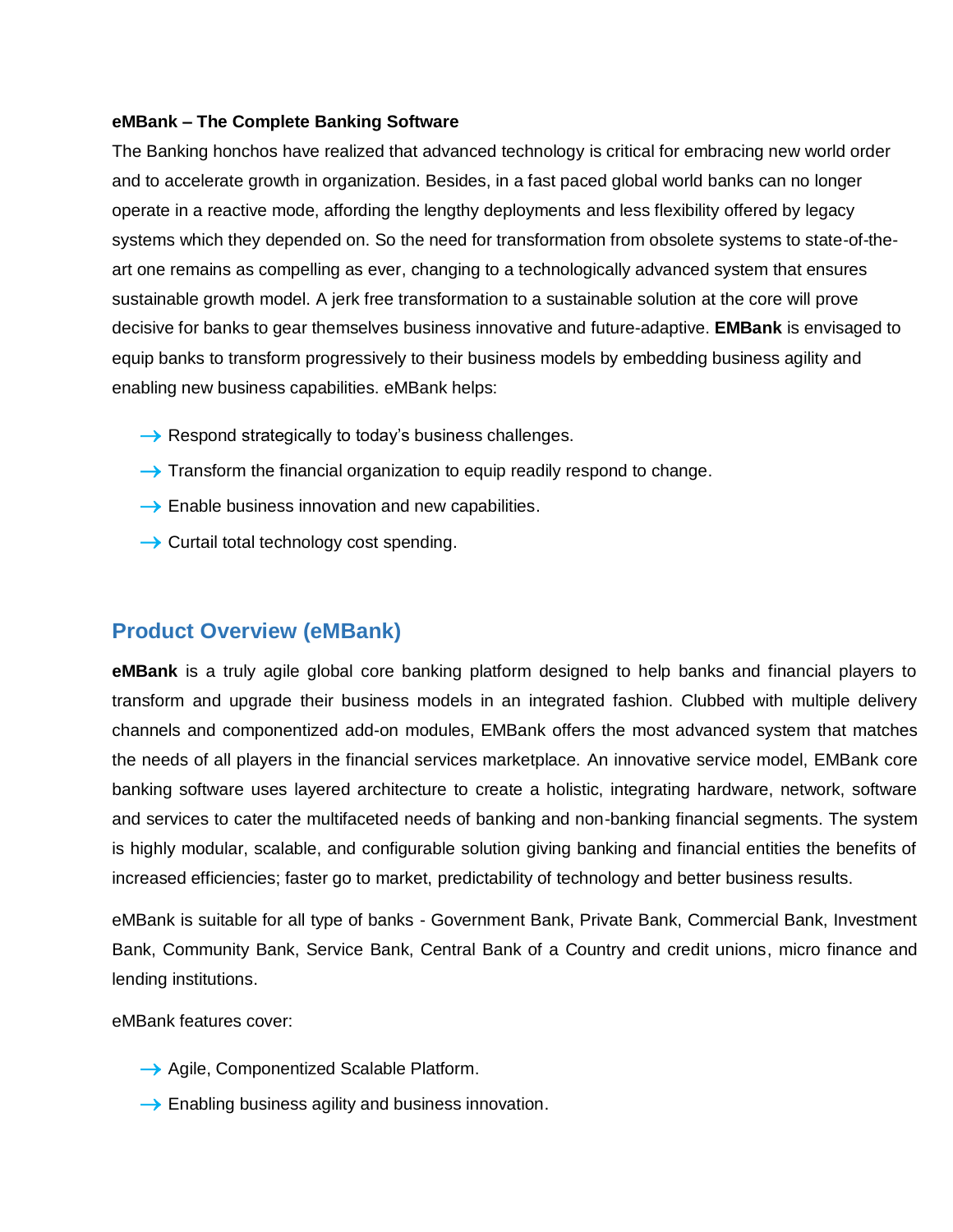- $\rightarrow$  Great flexibility, easiest to handle and highly parameterized.
- $\rightarrow$  Configurable process features and product definitions to fasten business capabilities.
- $\rightarrow$  Intuitive navigation with a logical flow and responsive throughput.
- $\rightarrow$  Streamlines, automates simplifies processes at the core banking, mobile banking, and e-banking levels.
- $\rightarrow$  Easy-to-configure modules ensuring seamless transformation to business processes.
- $\rightarrow$  Sophisticated and easier integration capabilities with third-party systems.
- $\rightarrow$  Customer-centric and allowing for future growth.
- $\rightarrow$  Secure architectural frame with flawless maker-checker flow and single window concept.
- $\rightarrow$  Multi-level risk mitigating mechanisms.

# <span id="page-4-0"></span>**emBank - Core Components**

EMBank core components comprise broadly:

| <b>Module #</b>                   | <b>Administrative Console</b>                                                                     |
|-----------------------------------|---------------------------------------------------------------------------------------------------|
| $\rightarrow$ Audit Logs          |                                                                                                   |
| $\rightarrow$ Admin logs          |                                                                                                   |
| $\rightarrow$ Super user logs     |                                                                                                   |
|                                   | $\rightarrow$ End of Day and Begin of Day process                                                 |
|                                   | $\rightarrow$ EOD from unit level and HO level                                                    |
| $\rightarrow$ EOD Rule Setting    |                                                                                                   |
|                                   | $\rightarrow$ End of Month process                                                                |
|                                   | $\rightarrow$ EOY Process Settings                                                                |
| $\rightarrow$ Password Expiry     |                                                                                                   |
| $\rightarrow$ Contact term expiry |                                                                                                   |
|                                   | $\rightarrow$ Provides complete user management feature                                           |
|                                   | $\rightarrow$ Allows the correct level of user to add new users and remove users.                 |
|                                   | $\rightarrow$ Facility to add users to designated business unit/ branch/ processes/ roles.        |
|                                   | $\rightarrow$ Allows definition/modification of the approval limits, branches and organization    |
|                                   | structure which could be centralized or decentralized.                                            |
|                                   | $\rightarrow$ System should be configurable to have more user types/levels to accommodate process |
|                                   | changes/ audit or any other functional/ reporting requirement.                                    |
|                                   | $\rightarrow$ User Creation and Deletion                                                          |
|                                   | $\rightarrow$ User Roles and Access Rights                                                        |
|                                   | $\rightarrow$ User Groups Management                                                              |
|                                   | $\rightarrow$ Location based allocation rules                                                     |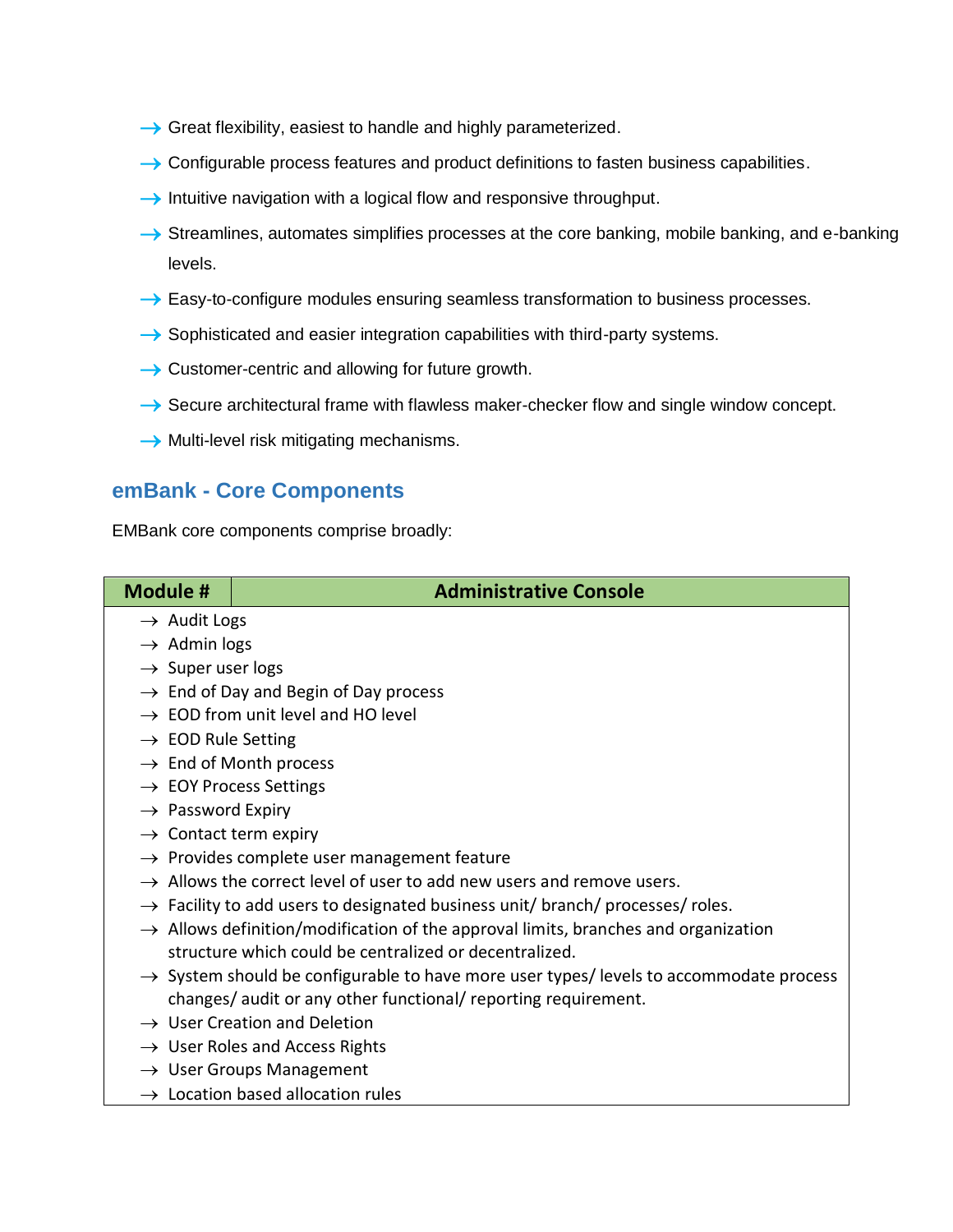- $\rightarrow$  Reallocate/Reassign
- $\rightarrow$  Allows the correct level of user to add new users and remove users.
- $\rightarrow$  Allows the correct level of user to modify the access a user requires.
- $\rightarrow$  User Block/Release
- $\rightarrow$  Assign Special Privileges
- $\rightarrow$  Switch User (Multiple Roles)
- $\rightarrow$  Force Logout
- $\rightarrow$  Change of Access (User Groups)
	- o Access for certain hours
	- o Acting access
	- o Change discretion amount (Role Based)
- $\rightarrow$  Password reset- Password auto generated
- $\rightarrow$  Change password in 1st login
- $\rightarrow$  Password Lock/Unlock
- $\rightarrow$  Password Rule Setting and Expiry Management
- $\rightarrow$  Data backup (scheduler)
- $\rightarrow$  Change of system time (Global standards followed)
- $\rightarrow$  Security Levels Matrix Structure at teller and transaction levels
- $\rightarrow$  Ensures screen level security in all screens, depending on security group/ level of each user.
- $\rightarrow$  Workflow management both for reporting as well as to have a comment & work log of the complete user trail.

# **Module # System Configurations & Settings**  $\rightarrow$  Business Rule Settings  $\rightarrow$  Various Transactions limit setting  $\rightarrow$  Interface to external/internal systems  $\rightarrow$  Master Value Definitions (Various components)  $\rightarrow$  Currency Management (Local Currency Setting)  $\rightarrow$  Country Management  $\rightarrow$  District/State Management  $\rightarrow$  Organization Structure  $\rightarrow$  Unit/Branch Management  $\rightarrow$  Department and Sub Divisions Management  $\rightarrow$  Allocation of Responsibilities

- $\rightarrow$  Facility to add users to designated business unit/ branch/ processes/ roles.
- $\rightarrow$  Allow definition/modification of the approval limits, branches and organization structure which could be centralized or decentralized.
- $\rightarrow$  Configurable workflow/ parameterized depending on channel, product, scheme, source, and any other available fields.
- $\rightarrow$  Allocate particular application to specific approvers.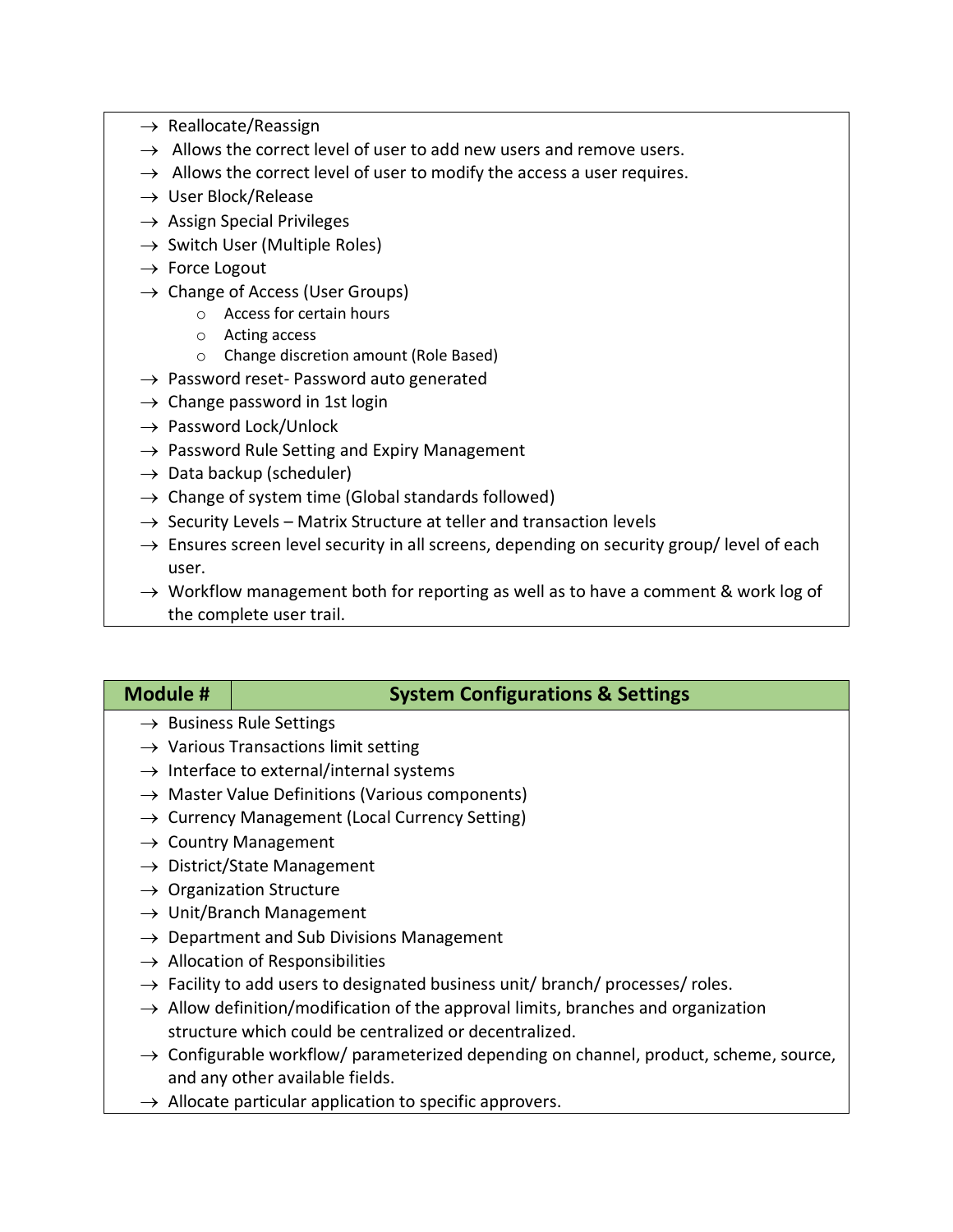- $\rightarrow$  Restrict access to data based on User/Role/combination of both in the organization
- $\rightarrow$  Multiple to & fro movement of workflow
- $\rightarrow$  Fast track processing features
- $\rightarrow$  Queuing system that should allocate based on pre-set logic.
- $\rightarrow$  Single approver or multiple approvers.
- $\rightarrow$  Sequential and parallel approvals.
- $\rightarrow$  Provision of maker checker facility for different activities (data entry, documents, approval based on risk segment)
- $\rightarrow$  Provides user definable rules for scoring, de- dupe, eligibility, customer exceptions, workflow movement, etc. using rule builder.
- $\rightarrow$  Simultaneous workflows
- $\rightarrow$  Configurable to have more user types/levels to accommodate process changes/ audit or any other functional/ reporting requirement.
- $\rightarrow$  Rule based credit evaluation to provide internal credit checking
- $\rightarrow$  Credit rating, credit scoring, risk assessment
- $\rightarrow$  Execution of power delegated and compliance check
- $\rightarrow$  Restructured account Module along with Configurable business rules as per policy and approvals
- $\rightarrow$  Entity Management (Supplier/Partners/Associates/Sourcing Channel)
- $\rightarrow$  Ability to define various masters Business Partners, Deviation reason master, Delegation level master (Value), Product master (including pricing etc.), Customer master (With ID details etc.), Policy criteria master, Employment Master, Company master, Collateral detail master, etc.
- $\rightarrow$  Other Masters as relevant for the software/as required by Bank/Financial Entity
- $\rightarrow$  'Master Data Management' of various heads such as type of loan, geography, business unit etc. and also version control in key masters.
- $\rightarrow$  Facility to configure templates in the system like the Call Report, Offer letter, SMS and email alert, etc. can be configured at the masters level in the system.
- $\rightarrow$  Holiday Management
- $\rightarrow$  Working days & Hours Management
- $\rightarrow$  News/Messages/Announcement (Unit-wise, state-wise, District-wise)
- $\rightarrow$  Services and Products Configuration
- $\rightarrow$  Product/Scheme Definitions
- $\rightarrow$  Interest Definitions
- $\rightarrow$  Guarantees/Security/Collaterals Management
- $\rightarrow$  Ability to define & manage different origination channels
- $\rightarrow$  Controlled interface with external/internal web links/ data sources/ reference sources for data verification/ data & information feeding/ checking information.
- $\rightarrow$  Parameterization, historical data management, verifying data quality
- $\rightarrow$  Image processing abilities, including pictures taken by webcam and other similar image forms.
- $\rightarrow$  Secured access using profile definition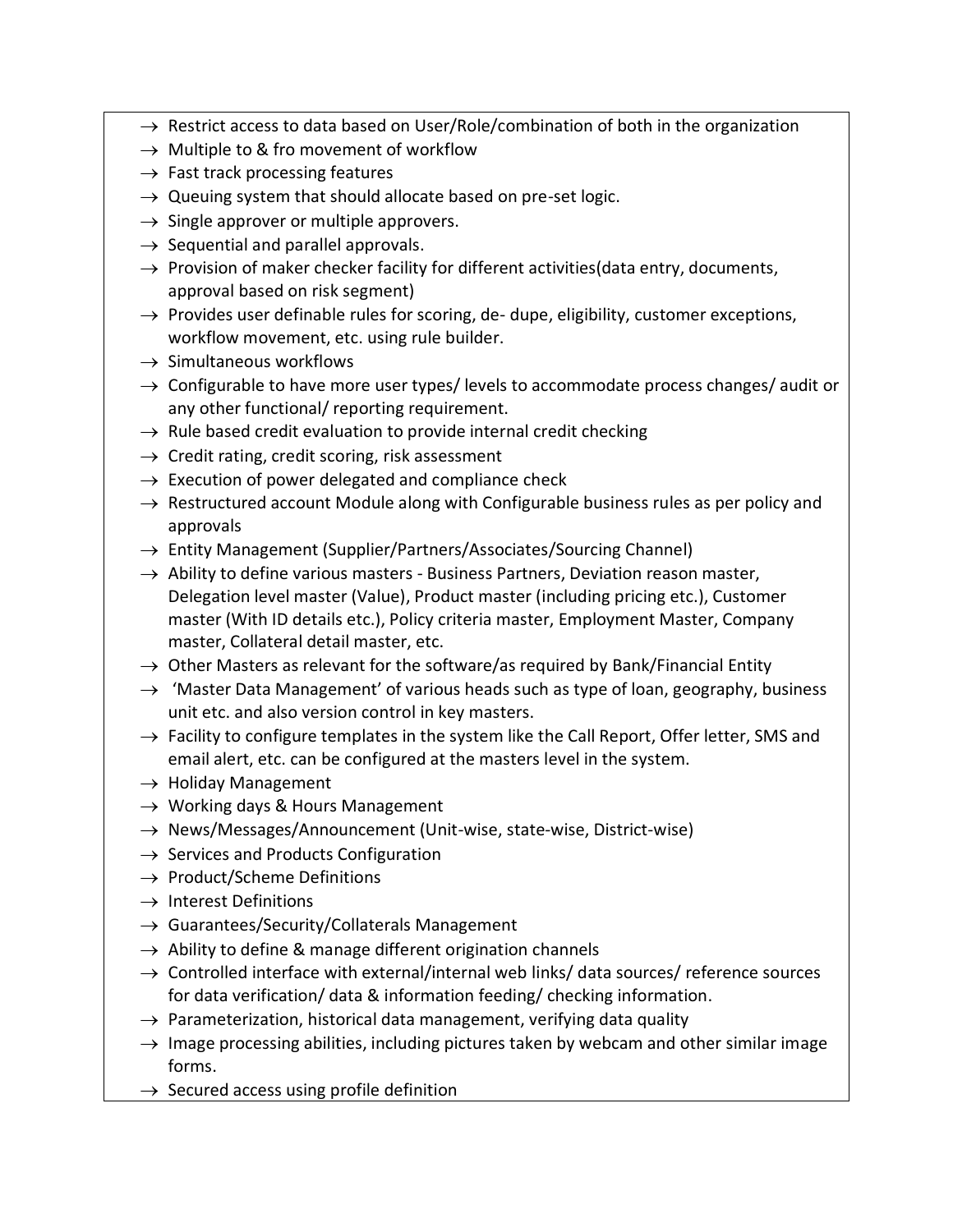- $\rightarrow$  Keep history of each of parameters change.
- $\rightarrow$  Ability to create / update qualitative / quantitative details in the system through rule builder and same given to specific users as per policy.
- $\rightarrow$  Able to configure the screen based on user's hierarchy in the organization.
- $\rightarrow$  Restricted viewing or viewing of related fields only.
- $\rightarrow$  Integratable with other systems/third-party modules and derive data from it.
- $\rightarrow$  Handles substitution (Assign/Reassign) due to leave/ Emergency/Transfer/Improvement of TAT. Only Authorized Officials should be allowed for this job.
- $\rightarrow$  Full version control along with ability to keep old versions retrievable in case of need.

# **Module # Fees & Charges**

- $\rightarrow$  Fees and Charges Defining
- $\rightarrow$  Tax Definitions
- $\rightarrow$  Cess Definitions
- $\rightarrow$  Facility to define different fees, charges and taxes as per guidelines
- $\rightarrow$  Notice/letters/SMS fee defining
- $\rightarrow$  Defines fess that is to be collected for a credit product type and customer type.
- $\rightarrow$  Kept log for every charge or fee initiated
- $\rightarrow$  Collects fees and charges based on the checklist of generated
- $\rightarrow$  Collect charges partially or fully
- $\rightarrow$  Calculates Real time and batch mode
- $\rightarrow$  Automatically control, calculate, and Charge
- $\rightarrow$  Commission Slab Settings
- $\rightarrow$  Incentive Structure
- $\rightarrow$  Tax Applicability Rule Setting
- $\rightarrow$  Fees Applicability Setting
- $\rightarrow$  Charges and Fees Waiver-offs
- $\rightarrow$  Ability of the system to automatically charge all the fees and charges
- $\rightarrow$  Provision to add additional fee type
- $\rightarrow$  Facility to waive or defer a charge after the approval of competent authority.
- $\rightarrow$  Integratable with external agencies like DSA, Business Correspondents, etc. for collection of fees

# **Module # Document Management**

- $\rightarrow$  Document scanning and uploads
- $\rightarrow$  Document Types (ID proofs, address proofs)
- $\rightarrow$  Define document attributes (Doc No., issuing authority, whether original required or not)
- $\rightarrow$  Document number format validation
- $\rightarrow$  Document number masking/encryption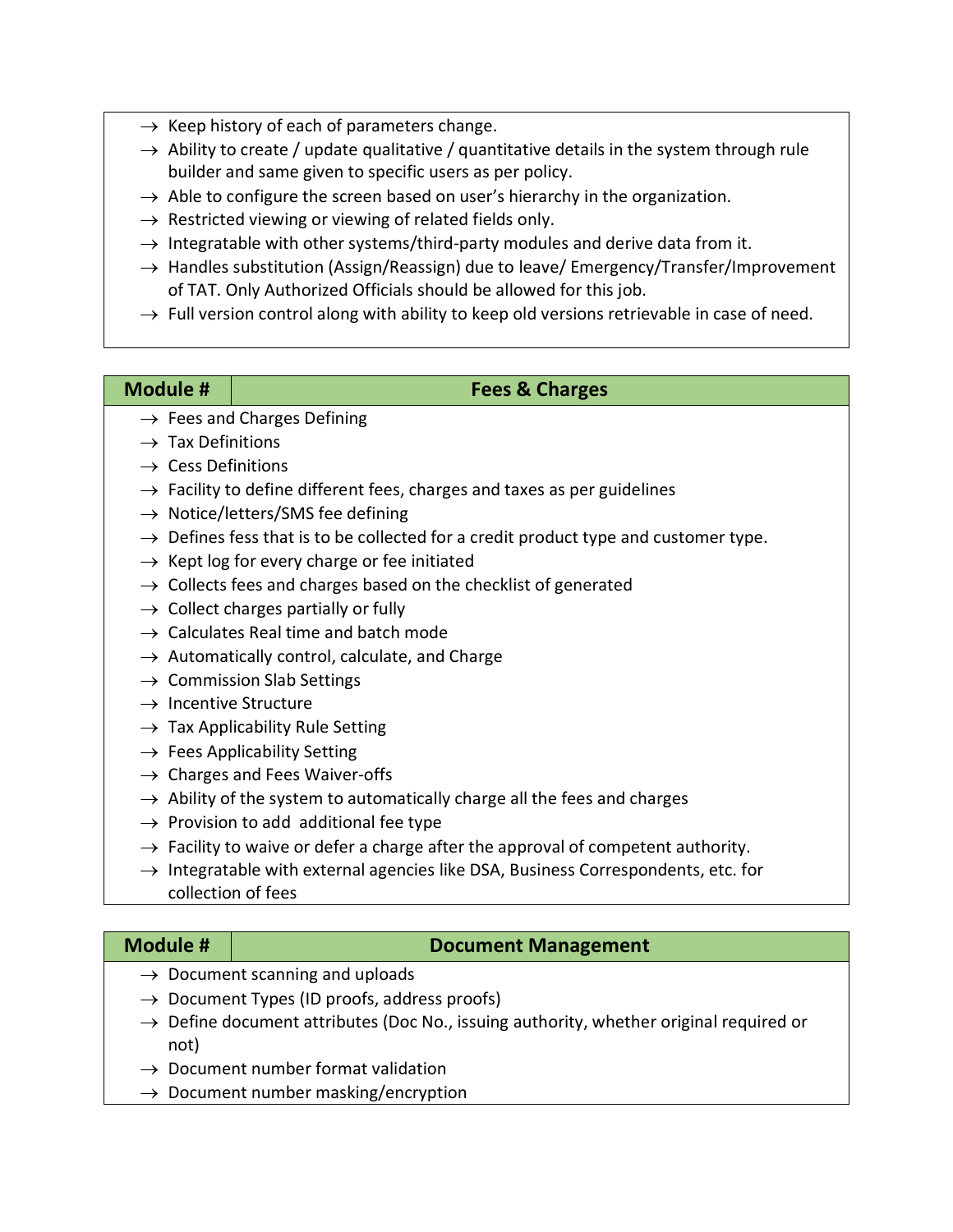- $\rightarrow$  Define Documents Products-wise (Eg: Savings, Term Deposit, Loans etc)
- $\rightarrow$  Define days within the document to be collected
- $\rightarrow$  Supportive Documents
- $\rightarrow$  Document Mandatory status
- $\rightarrow$  Document flow, imaging and archiving.
- $\rightarrow$  File/Document tracker
- $\rightarrow$  Forms
- $\rightarrow$  Controls
- $\rightarrow$  Access and use
- $\rightarrow$  KYC document management
- $\rightarrow$  Pre and post disbursement document collection
- $\rightarrow$  Documentation
- $\rightarrow$  Entire processes and procedures of the software
- $\rightarrow$  Document set specific to customer type can be defined
- $\rightarrow$  Workflow documentation of the Software
- $\rightarrow$  Automatic printing of all the applicable forms and documents as per requirement.
- $\rightarrow$  Integration with scanner, importing pre-scanned documents
- $\rightarrow$  Easily tracked and retrieved

# **Module # AML/Fraud Management**

- $\rightarrow$  Fraud Detector
- $\rightarrow$  Anti-Money Laundering
- $\rightarrow$  AML Policy settings
- $\rightarrow$  Compliance in transactions with Built-in redundancies
- $\rightarrow$  Insightful Reporting System
- $\rightarrow$  Information of high risk customers
- $\rightarrow$  Due diligence/ compliance checks through interface.
- $\rightarrow$  Risk Profiling
- $\rightarrow$  Ability to classify customers
- $\rightarrow$  Risk based customer verification process
- $\rightarrow$  AML & KYC Alerts
- $\rightarrow$  Fraud detector with various scenarios (customizable, user defined dashboards to provide views on all key data with drill-down capabilities to underlying details)
- $\rightarrow$  Change Management logs
- $\rightarrow$  User Privileges Reports
- $\rightarrow$  Sectorial Analysis
- $\rightarrow$  Exposure Reports
- $\rightarrow$  Loans Approved Outside Policy
- $\rightarrow$  Prevents money laundering
- $\rightarrow$  Proactively monitor clients
- $\rightarrow$  Monitor income generation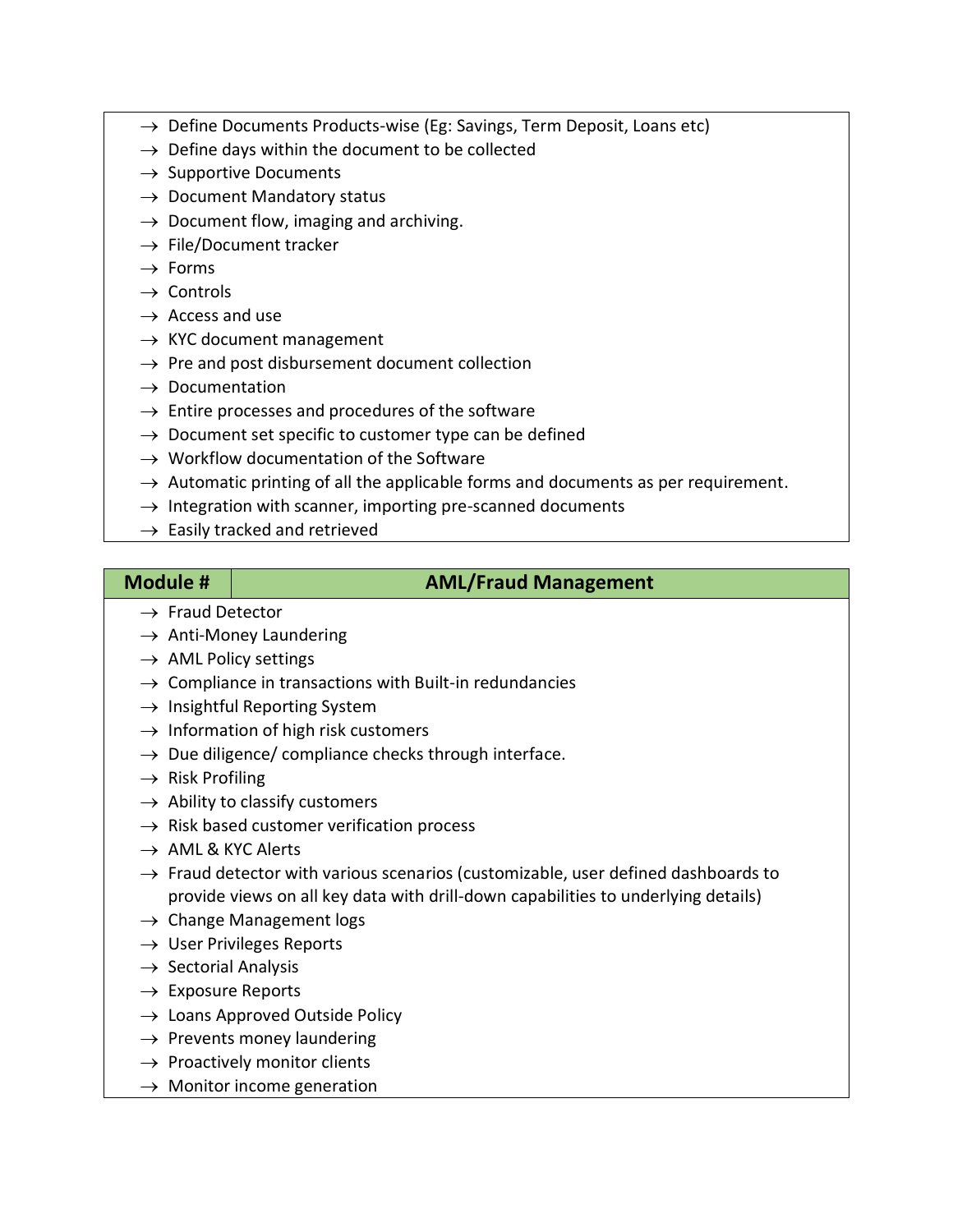- $\rightarrow$  Suspected customer flagging
- $\rightarrow$  AML checking at customer level and transaction levels
- $\rightarrow$  Maintenance Log by account
- $\rightarrow$  Loans initially declined, reassessed and approved
- $\rightarrow$  Regulatory reports generation
- $\rightarrow$  Regulatory submissions/Reporting

# **Module # Customer Management**

- $\rightarrow$  Centralized customer database to interact with all modules
- $\rightarrow$  Global Customer Concept
- $\rightarrow$  Capable to integrate with CRM systems
- $\rightarrow$  Integration Capability Biometric Devices, Photo Capture
- $\rightarrow$  Duplication checking with Authorized Data Registries
- $\rightarrow$  e-KYC capability
- $\rightarrow$  Captures customer information at detailed levels
- $\rightarrow$  Specific data entry screens designed for a given customer type.
- $\rightarrow$  Additional details like financial data for a specific period captured for Specific customer.
- $\rightarrow$  Combinations like individual/ family as a borrower/ co-borrower/ guarantor or viceversa are supported.
- $\rightarrow$  De-dupe parameter specific to customer type can be defined.
- $\rightarrow$  KYC verification/Due diligence module.
- $\rightarrow$  Comply KYC Norms
- $\rightarrow$  Customer Reporting
- $\rightarrow$  Customer Prospecting
- $\rightarrow$  Levels of Customer Prospecting
- $\rightarrow$  Quick Customer Profile Access
- $\rightarrow$  Customer Visitation Report (Complete customer activity logs)
- $\rightarrow$  Customer Complaint Registration
- $\rightarrow$  Customer Income/Obligations Capturing
- $\rightarrow$  Information on inquires and account openings
- $\rightarrow$  360 Degree View and information
- $\rightarrow$  Marketing/Follow-ups
- $\rightarrow$  Monitoring customer satisfaction levels
- $\rightarrow$  Monitoring of strategies and target analysis
- $\rightarrow$  Customer Flagging (Insurance & renewal flags as per period.)
- $\rightarrow$  Customer Based Reports and Analytics
- $\rightarrow$  Customer Types and Categories/Classifications
- $\rightarrow$  Generates output (on screen or print) based on input provided for the customers to view the eligibility for loan and other parameters
- $\rightarrow$  Generates a unique customer id & searching based on the defined parameters with full/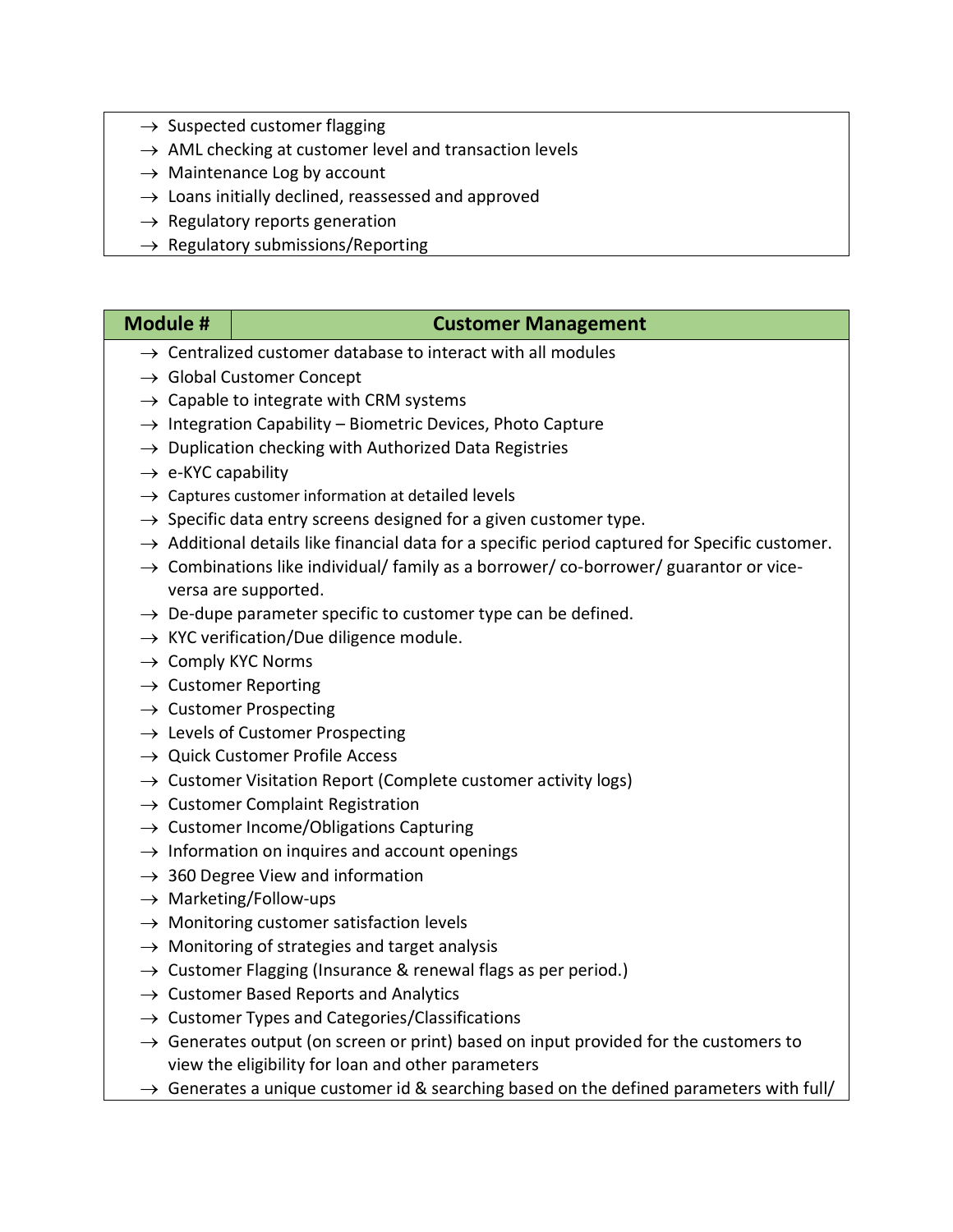partial matching

- $\rightarrow$  Full/ partial matching option to be configurable
- $\rightarrow$  Allows automatic fetching of the customer data for an existing customer
- o Customer Profile
- o Exposure Details
- o Group Exposure if any
- o Existing Facility Details
- o Limit details
- o Classification detail Securities etc.
- $\rightarrow$  Multiple filter search options
- $\rightarrow$  SMS and Email Alerting
- $\rightarrow$  Able to capture and validate various data for KYC norms as per central bank norms
- $\rightarrow$  Able to capture the verification of application/ documents/ KYC with digital signature
- $\rightarrow$  KYC norms checking Customer Type, Customer Profile, Customer Address, KYC documents etc.

- **Module # Loan Module - General Features**
	- $\rightarrow$  Handles entire loan life cycle management
	- $\rightarrow$  Add Borrower, Co-borrower and Guarantor details.
	- $\rightarrow$  Loan and product details are added with various repayment parameters.
	- $\rightarrow$  Multiple collaterals are accepted as security
	- $\rightarrow$  Complete loan origination and processing system having automated process
	- $\rightarrow$  Post sanctions compliance.
	- $\rightarrow$  PSR (Post sanction
	- $\rightarrow$  review)
	- $\rightarrow$  Submission and management.
	- $\rightarrow$  Quotations
	- $\rightarrow$  Lead Origination
	- $\rightarrow$  End-to-end workflow management.
	- $\rightarrow$  Quick /Detailed data entry
	- $\rightarrow$  Duplicate Check /Review
	- $\rightarrow$  Support different loan products and loan types /processes.
	- $\rightarrow$  Secured access using profile definition.
	- $\rightarrow$  Audit trail of data/processes.
	- $\rightarrow$  Facility of Application tracking across the life cycle of the loan application and across business partners
	- $\rightarrow$  Provides search facilities across the screens in various modules during various stages of processing
	- $\rightarrow$  Powerful structured and configurable workflow for automatic routing of application.
	- $\rightarrow$  E-Signature/ Digital signature enabled that can be applied at any stage of processing.
	- $\rightarrow$  Parallel processing abilities where at any point of time more than one user can view the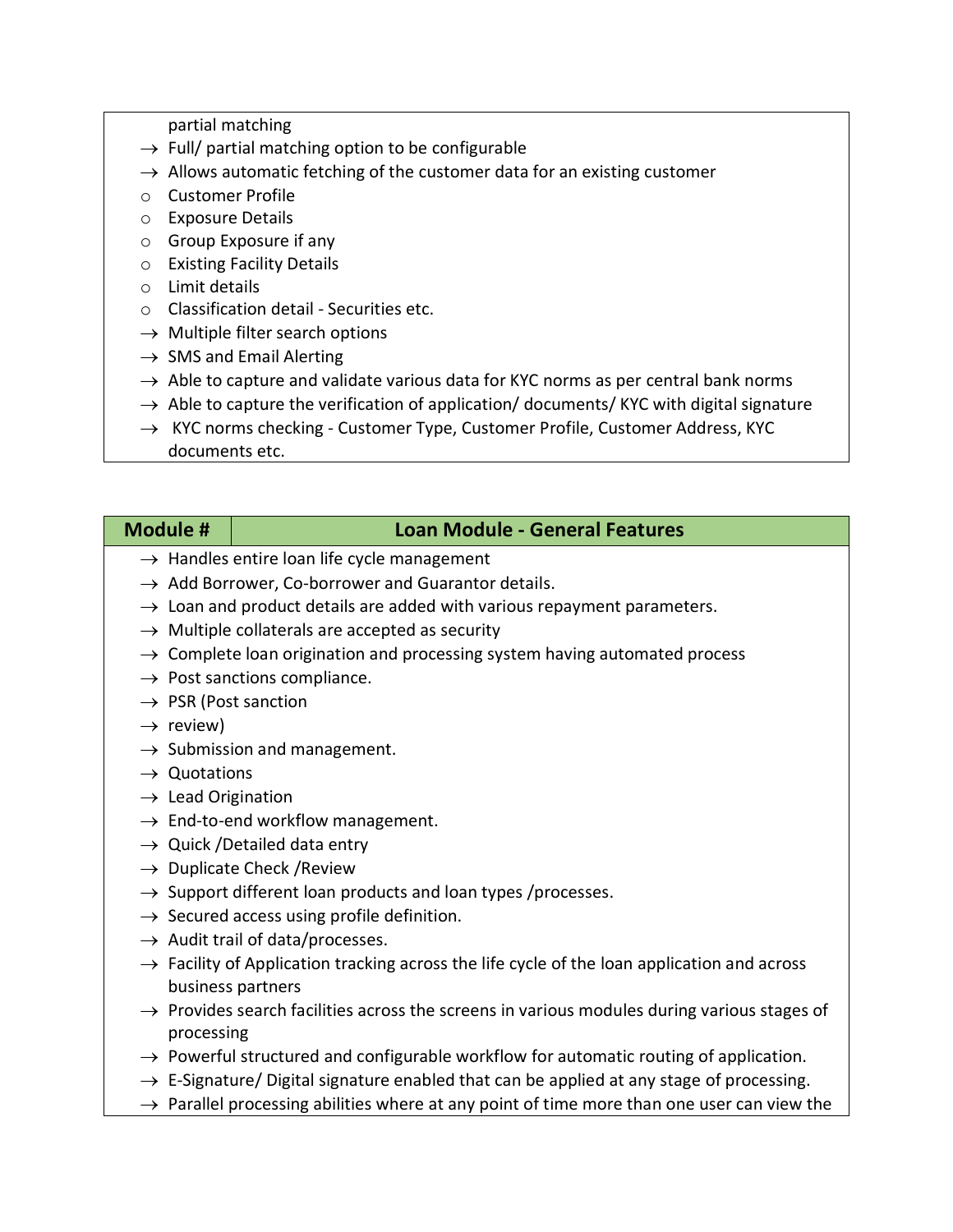case and record their queries/comments/inputs/approvals

- $\rightarrow$  Horizontal and vertical processing of a loan application/task.
- $\rightarrow$  Possibility of enhancement with add-ons like Analytics, third party users/ auditors/ valuers / advocates/ stock auditors/ due diligence agencies.
- $\rightarrow$  Ability to perform 3rd party Verifications, Valuations, Field Investigations etc.
- $\rightarrow$  Ability to define repayment variations like balloon, moratorium (skip), step-up/ down in the product. Ability to change repayment options, in case of need.
- $\rightarrow$  EMI, (Equated Monthly Installments Non EMI / Principal Distributed and other methods of payment supported.
- $\rightarrow$  Interest and principal moratorium supported.
- $\rightarrow$  Fees and settlement calculations
- $\rightarrow$  Automatic picking up of charges/deviations/modifications/processing etc. for each type of loan/borrower.
- $\rightarrow$  Supports multi-level loan product hierarchy.
- $\rightarrow$  Support multi-tier rate structure like fixed/floating, indexed and mixed.
- $\rightarrow$  Support multi-tier lending power structure.
- $\rightarrow$  Supports application processing for individual (Sub lease) and non- individual customers.
- $\rightarrow$  User configurable parameters/ processes.
- $\rightarrow$  Single implementation supporting multiple portfolios
- $\rightarrow$  New product launch and defining/amending product parameters to be internally enabled for admin users
- $\rightarrow$  Configurable Risk policies
- $\rightarrow$  Credit Scoring
- $\rightarrow$  Document Process
- $\rightarrow$  Credit Bureau Check
- $\rightarrow$  Verifications Details
- $\rightarrow$  Multi-level credit evaluation
- $\rightarrow$  Decision Making
- $\rightarrow$  Disbursement
- $\rightarrow$  NPA Classification
- $\rightarrow$  Provisioning
- $\rightarrow$  Business rules engine to support different types of Application routing mechanisms
- $\rightarrow$  Seasonal cash flows/repayment defining capabilities.
- $\rightarrow$  Facilitates bulk upload of information through batch files containing the application details.
- $\rightarrow$  Capable of supporting product features Regular product parameters, Special campaign or category parameters.
- $\rightarrow$  Exceptions approved through a defined process
- $\rightarrow$  Monitoring
- $\rightarrow$  Review renewal.
- $\rightarrow$  Legal Activities
- $\rightarrow$  Application details and status enquiry should be possible.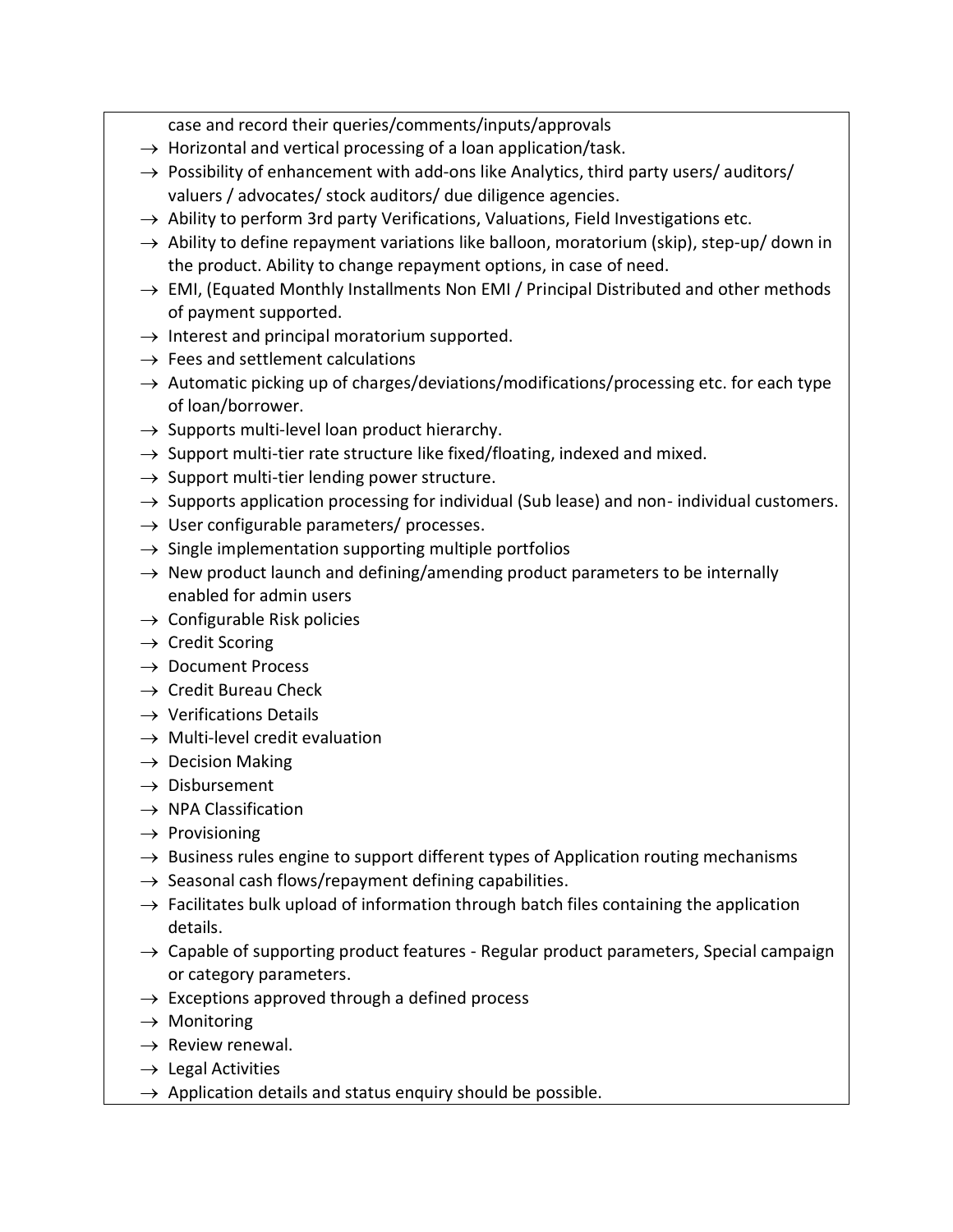- $\rightarrow$  Generate letters, forms, loan legal documentation & all desired template
- $\rightarrow$  Provides end-to-end subsidy/ margin money processing solution and automate the process of subsidy claim and information flow.
- $\rightarrow$  Flexibility through extensive Parameterization, Workflow and Configuration of Rules.
- $\rightarrow$  Provides comprehensive audit trail report on all activities performed on the system/proposal-including modification of data by any user including admin/system admin.
- $\rightarrow$  Handling holiday preferences if the maturity date, schedule date or revision date falls on a holiday. (Holidays - local holiday or currency holiday.)
- $\rightarrow$  Holiday treatment as Payment Schedule, Revision Schedule and Maturity Date.
- $\rightarrow$  Mobile/tab solutions for field functionality, client visits, including data & document, pictures uploads or on website upload by third party agency.
- $\rightarrow$  Ability to automatically send notifications/SMS/E-mail of rejections/ approvals to appropriate personnel with predefined data and conditions.
- $\rightarrow$  Generation/ transmission of email alerts/ advices /SMS at various stages of the processing.
- $\rightarrow$  Support multiple sub-borrowers in a single loan (viz. selfhelp groups). sub-borrowers aka co-borrower
- $\rightarrow$  Generates report displaying all borrower & co-borrower for a particular account their details side by side

# **Module # Loan Module**

- $\rightarrow$  Provisions for giving Specific recommendations for any modifications/deviations by the user/sanctioning authority
- $\rightarrow$  Checks the application data against all the product level parameters and in case of discrepancies, the same can be modified at this stage.
- $\rightarrow$  Product validations to be checked. If violated, rectification activity performed.
- $\rightarrow$  Provision to add specific comments/litigations for a particular case/lead to be provided.
- $\rightarrow$  Option to reject the application/lead for ineligible customers with appropriate justifications by the appropriate higher authority.
- $\rightarrow$  Upload scanned images of signed Application form, KYC and statement of means.
- $\rightarrow$  Supports error / warning / action messages for doubtful / wrong entries during Data Entry, Modification and Saving Stage.
- $\rightarrow$  Able to flag and alert (pop up message) the user for missing essential information.
- $\rightarrow$  Lead and Enquiry Management
- $\rightarrow$  Lead Duplication Checking
- $\rightarrow$  Lead Qualifying
- $\rightarrow$  Customer Score Checking (External Integration)
- $\rightarrow$  Application origination
- $\rightarrow$  Check List
- $\rightarrow$  Application scoring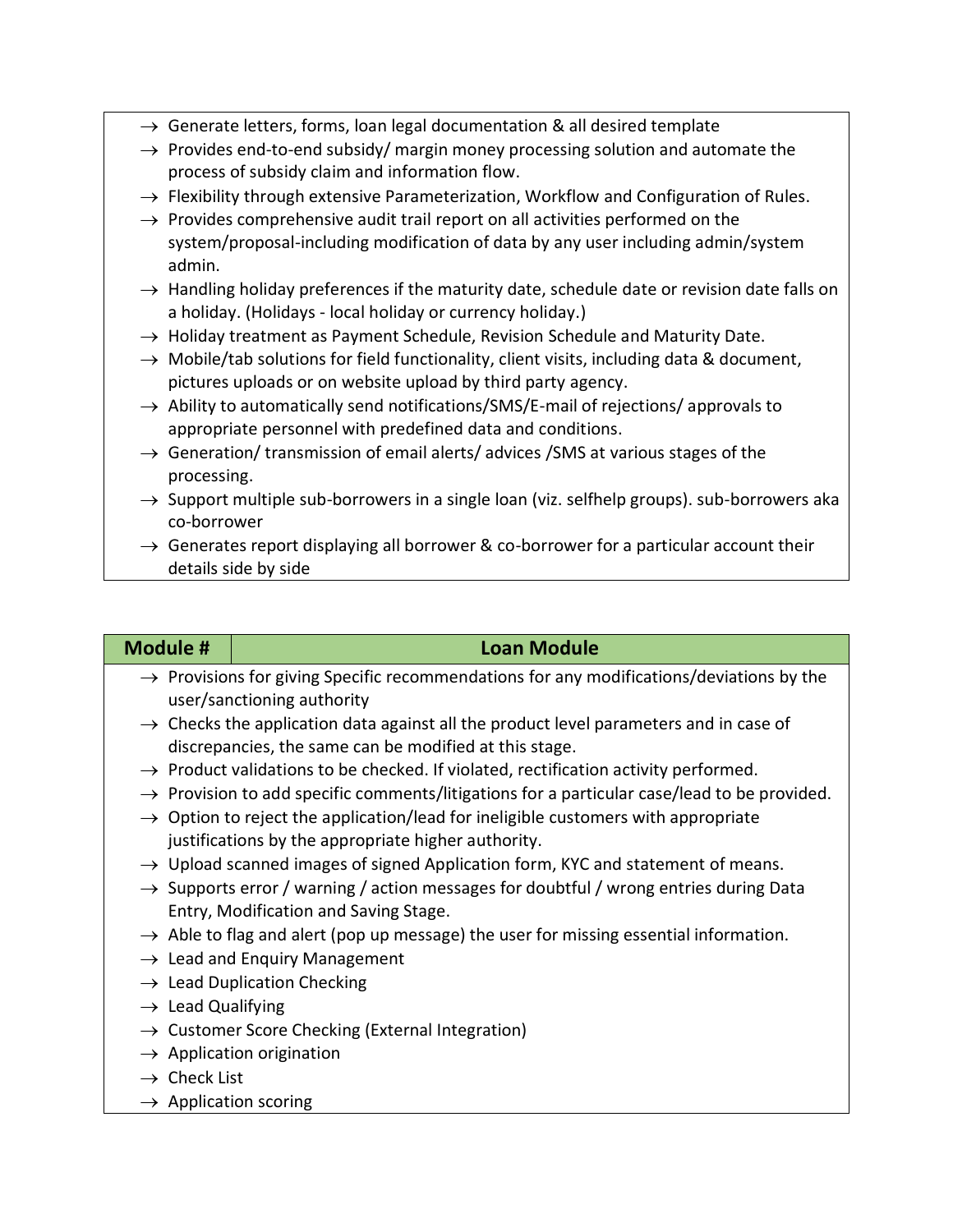- $\rightarrow$  Supporting document check
- $\rightarrow$  Internal credit check
- $\rightarrow$  External credit check
- $\rightarrow$  Approval form generation
- $\rightarrow$  Application review
- $\rightarrow$  Management approval
- $\rightarrow$  Offer letter generation and printing
- $\rightarrow$  Graphical Workflow Representation
- $\rightarrow$  Letters and Forms Generation
- $\rightarrow$  Clients details
- $\rightarrow$  Project Details
- $\rightarrow$  Application Details
- $\rightarrow$  Allows the user to enter missing data/ modify the existing data and then re-submit the application for further processing
- $\rightarrow$  Approvals
- $\rightarrow$  Loan eligibility Check
- $\rightarrow$  Application form printing
- $\rightarrow$  Application can be returned to any earlier stage in the workflow
- $\rightarrow$  Management approval
- $\rightarrow$  Offer letter generation and printing
- $\rightarrow$  Graphical Workflow Representation
- $\rightarrow$  Letters and Forms Generation
- $\rightarrow$  Clients details
- $\rightarrow$  Project Details
- $\rightarrow$  Application Details
- $\rightarrow$  Approvals
- $\rightarrow$  Income and Expenditure (Profit and Loss)
- $\rightarrow$  Balance Sheet
- $\rightarrow$  Cash flow
- $\rightarrow$  Fixed assets reconciliation
- $\rightarrow$  Credit Risk Rating automated
- $\rightarrow$  Client Quality Rating
- $\rightarrow$  Calculator
- $\rightarrow$  Projection
- $\rightarrow$  Reconciliations
- $\rightarrow$  Integration with Lead Sourcing Channels
- $\rightarrow$  Loan Types/Sub Types
- $\rightarrow$  Loan Products/Schemes
- $\rightarrow$  Attach Product to Units/Branches/Districts/States
- $\rightarrow$  Interest Definitions
- $\rightarrow$  Amortization
- $\rightarrow$  Calculator for all types of loan products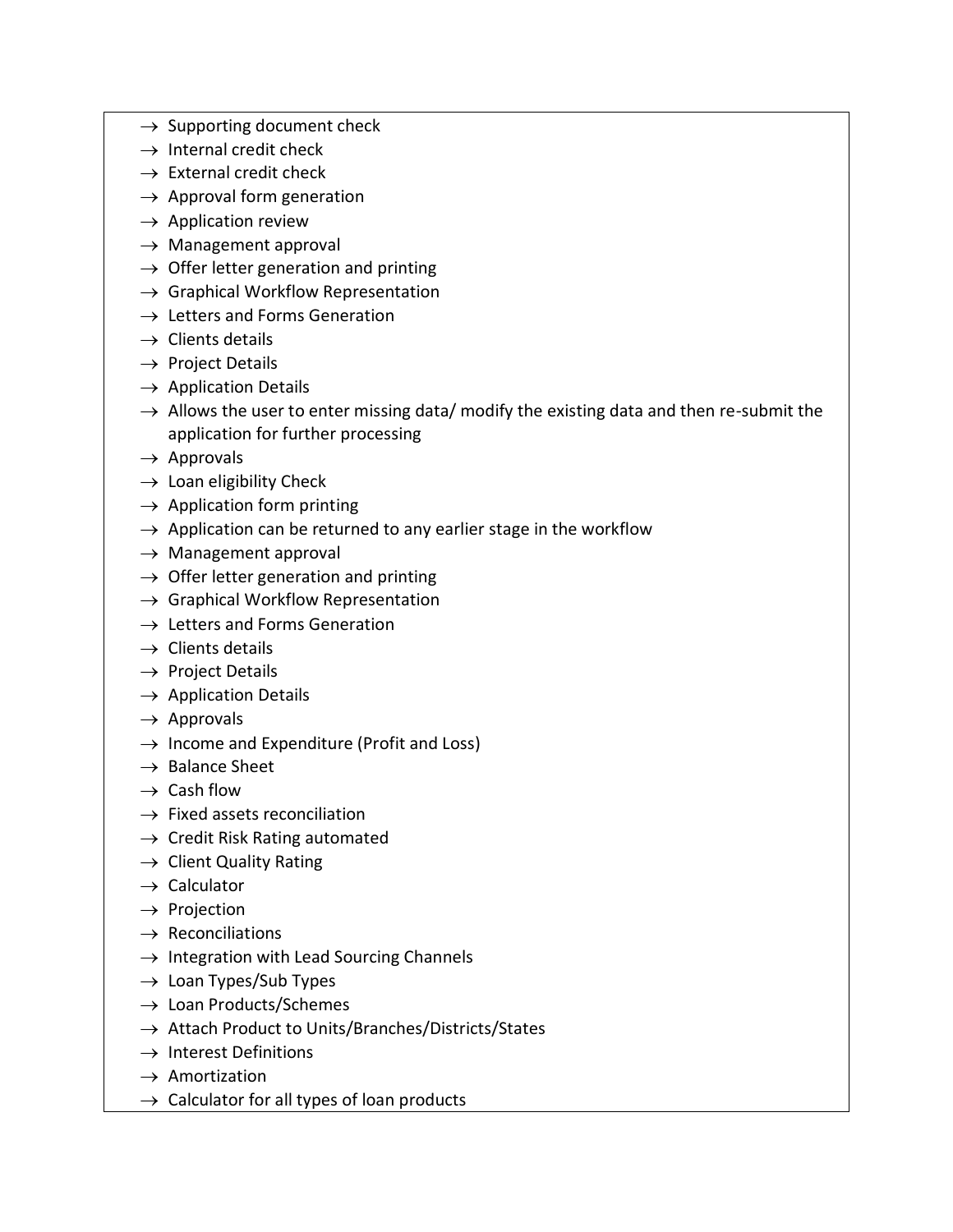- $\rightarrow$  Interest details with history
- $\rightarrow$  Purpose of Loan
- $\rightarrow$  Different types of Flags
- $\rightarrow$  Field Investigation
- $\rightarrow$  Arrears
- $\rightarrow$  Arrears analysis breakdown to components with history
- $\rightarrow$  Clients employee details and Turnover details
- $\rightarrow$  Diary Notes with automated notification
- $\rightarrow$  Interest details with history
- $\rightarrow$  Repayment
	- o Drill down to days
	- o Multiple sequence with frequency
	- o Repayment Logs
- $\rightarrow$  Account Review
- $\rightarrow$  Capture All types of Variation
- $\rightarrow$  Deviation Capturing
- $\rightarrow$  Overdraft
- $\rightarrow$  Due details
- $\rightarrow$  Search option
- $\rightarrow$  Loan Settlement
- $\rightarrow$  Remaining term to capture from further loan as well
- $\rightarrow$  Refinance
- $\rightarrow$  Loan Restructuring
- $\rightarrow$  Account Movement
- $\rightarrow$  Statement printing in bulk (Normal & interest and fees frozen accounts)
- $\rightarrow$  Reminder notices (Repayment due, Interest Due, Arrears, demand & seizure)
- $\rightarrow$  Validations (pop ups for incorrect entry)
- $\rightarrow$  Credit Risk Rating Automation
- $\rightarrow$  Portfolio transfer
- $\rightarrow$  Provision Automated with manual update(Override)
- $\rightarrow$  Disbursements (Differentiate new loan and further loan)
- $\rightarrow$  Valuations (Internal/External)
- $\rightarrow$  Default Rate
- $\rightarrow$  History of Variation (any changes)
- $\rightarrow$  Document upload
- $\rightarrow$  CRR and CQR Automated
- $\rightarrow$  Capability to view all previous notes exchanged and remarks made by other users.
- $\rightarrow$  Seek clarification on application by different user levels.
- $\rightarrow$  Ability to allocate automatically to each user based on role and also to a pool/ team so that the available users can select case to work on if needed
- $\rightarrow$  Facility to put applications on hold till pending actions is completed.
- $\rightarrow$  Security Details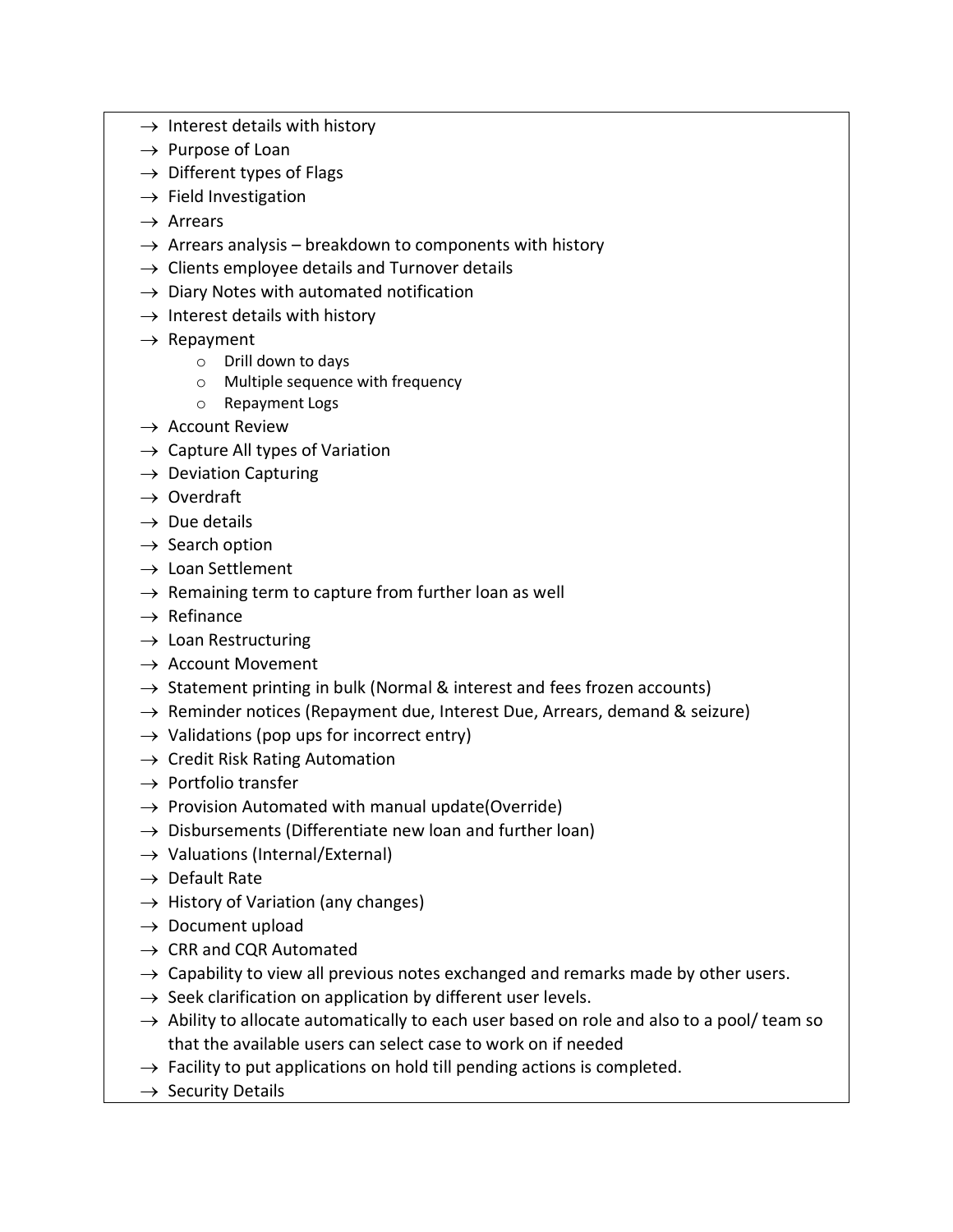- $\rightarrow$  Default information of Guarantors and 3rd party security
- $\rightarrow$  Legal Documents Automated
- $\rightarrow$  Legal Tracking System-Application to track securities request raised by branches to legal
- $\rightarrow$  Expiry notice
- $\rightarrow$  NOC
- $\rightarrow$  Automate Mortgage Details
- $\rightarrow$  Automate Letter of Charge
- $\rightarrow$  Automate Guarantee
- $\rightarrow$  Cross Guarantee Automate
- $\rightarrow$  Life Policy Details
- $\rightarrow$  Automate General Lien
- $\rightarrow$  Mortgage Debenture
- $\rightarrow$  Deed of Postponement
- $\rightarrow$  Insurance details
- $\rightarrow$  Insurance Renewal Options
- $\rightarrow$  Different type of covers and requirements, different type of policies
- $\rightarrow$  Different type of Policies
- $\rightarrow$  Automated Calculation
- $\rightarrow$  System Generated letters
- $\rightarrow$  Expiry Notice Approvals
- $\rightarrow$  Fees and Commission
- $\rightarrow$  Records Management System (Monitoring File)
- $\rightarrow$  Bulk transaction save at any point of time
- $\rightarrow$  Receipting, Payments, & journals
- $\rightarrow$  Transaction printing for customer and internal use
- $\rightarrow$  Deferred income calculation
- $\rightarrow$  General Ledger postings
- $\rightarrow$  Cashier tally report/Transaction report
- $\rightarrow$  Branch cash & Cheque analysis report
- $\rightarrow$  Cheque printing
- $\rightarrow$  Periodical Payment Loading and Fees
- $\rightarrow$  Automatic Back Reconciliation
- $\rightarrow$  Signature Card/Notice of Authority/Indemnity Form Scanning & Uploading to customers Account
- $\rightarrow$  Automate processing of Salaries & Batch Entries
- $\rightarrow$  Finance Business Requirements
	- o Accounts payable
	- o Financial Analysis
	- o General Ledger Reconciliation
	- o Profit and Loss
	- o Balance Sheet
- $\rightarrow$  Approvals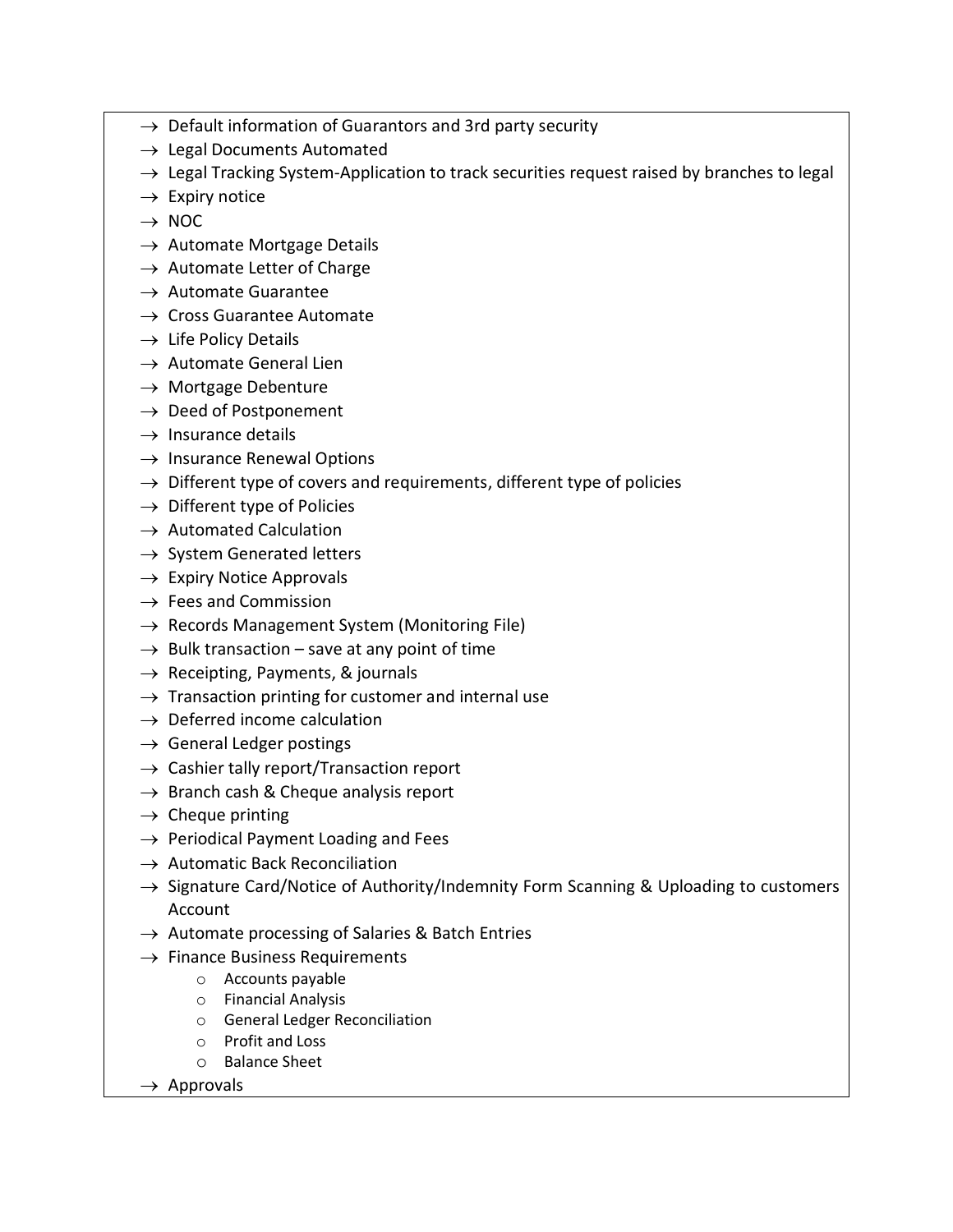| <b>Module #</b> |                                                                                                   | <b>Enterprise Risk Management</b>                                                                                                                                                                                               |  |  |
|-----------------|---------------------------------------------------------------------------------------------------|---------------------------------------------------------------------------------------------------------------------------------------------------------------------------------------------------------------------------------|--|--|
|                 |                                                                                                   | $\rightarrow$ Manage Limits, Facility, O/S and Exposures                                                                                                                                                                        |  |  |
|                 | $\rightarrow$ Automate risk management                                                            |                                                                                                                                                                                                                                 |  |  |
|                 | $\rightarrow$ Real-time risk monitoring                                                           |                                                                                                                                                                                                                                 |  |  |
|                 | $\rightarrow$ Identify risk-based process that is used to manage bank, integrate internal control |                                                                                                                                                                                                                                 |  |  |
|                 |                                                                                                   | principles and perform strategic planning.                                                                                                                                                                                      |  |  |
|                 |                                                                                                   | $\rightarrow$ Proper risk management business methods and processes used by bank will be                                                                                                                                        |  |  |
|                 |                                                                                                   | integrated to manage risks and to seize opportunities related to the achievement of<br>bank's objectives.                                                                                                                       |  |  |
|                 |                                                                                                   | $\rightarrow$ Tracks the utilization of allocated limits on a online/ real-time basis                                                                                                                                           |  |  |
|                 |                                                                                                   | $\rightarrow$ These plans integrated with business strategy                                                                                                                                                                     |  |  |
|                 |                                                                                                   | $\rightarrow$ Identify, assess, and prepare for any dangers, hazards, and other potentials for disaster,<br>both physical and figurative will be monitored to avoid it get interfered with bank's<br>operations and objectives. |  |  |
|                 |                                                                                                   | $\rightarrow$ Alerts and periodic assessment/ review of Limits                                                                                                                                                                  |  |  |
|                 |                                                                                                   | $\rightarrow$ Reminders/letters send when an account within the total limit/exposure has been<br>overdrawn or over limit                                                                                                        |  |  |
|                 |                                                                                                   | $\rightarrow$ Reports and risk registers can be configured and generated as per need of the Bank with<br>the data available                                                                                                     |  |  |
|                 |                                                                                                   | $\rightarrow$ Required Limit expiry reports can be configured and generated                                                                                                                                                     |  |  |
| $\rightarrow$   |                                                                                                   |                                                                                                                                                                                                                                 |  |  |

# **Module # Stress Testing**

- $\rightarrow$  Risk model can be integrated with core banking solution.
- $\rightarrow$  The information available in CBS (eg: Interest Rate, Account details, Interest accrued and payable, profit, cash flow, asset, liability, fund availability etc.) can be considered to generate desired analytical outputs.
- $\rightarrow$  Integratable with any risk modeling tool
- $\rightarrow$  Generate relevant analytical reports based on data

| <b>Module #</b> | <b>Term Deposits &amp; Cash Management</b>                     |  |
|-----------------|----------------------------------------------------------------|--|
|                 | $\rightarrow$ Automates deposit activities                     |  |
|                 | $\rightarrow$ Define investment products                       |  |
|                 | $\rightarrow$ Deposit/investment plans with various parameters |  |
|                 | $\rightarrow$ Ability to change and alter interest rate        |  |
|                 | $\rightarrow$ Payment mode details                             |  |

- $\rightarrow$  Approvals
- $\rightarrow$  Able to charge Withholding Tax on interest credited.
- $\rightarrow$  Generate Withholding Tax Certificate at calendar year end.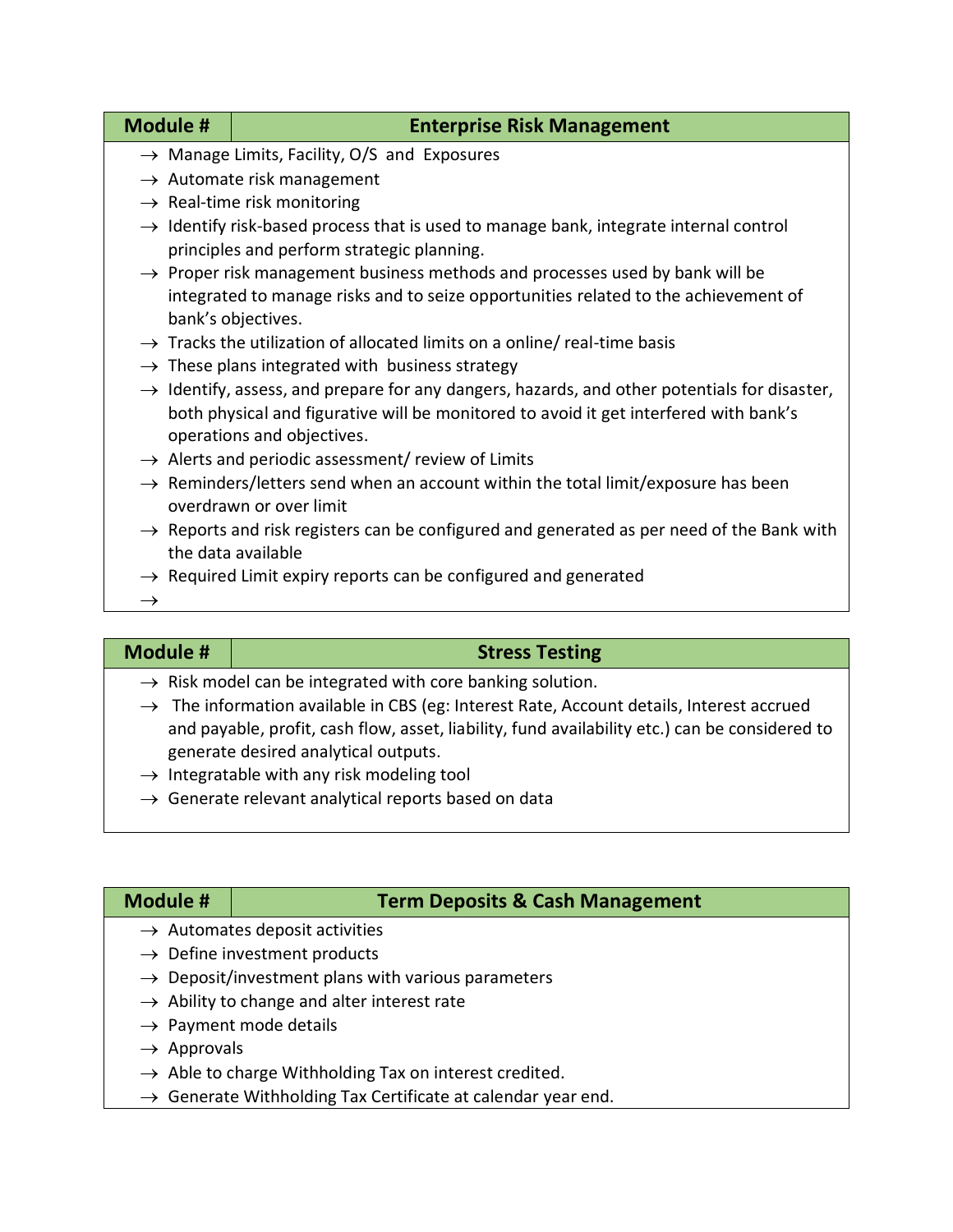- $\rightarrow$  Ability to accept changes in tax rate for Withholding Tax at any point in time.
- $\rightarrow$  Ability to do pre-mature withdrawal with the rate discounted to period deposit held with bank. Apply penalty rate.
- $\rightarrow$  Ability to pay out interest at any point in time/day
- $\rightarrow$  Charge relevant fees and charges at any time of the month.
- $\rightarrow$  Ability to generate future payout report.
- $\rightarrow$  Ability to link/lien accounts to other accounts (security undertaking with loans and advances).
- $\rightarrow$  Grace period provided to amend the account at future date with system adjustments taking place itself.
- $\rightarrow$  Ability to add and remove multiple clients.
- $\rightarrow$  Adding and deleting of signatories
- $\rightarrow$  Automatic roll over option.
- $\rightarrow$  Auto Renewal
- $\rightarrow$  Tax deductions
- $\rightarrow$  Multiple interest and principal payment option. (Cash, bank transfer, cheques)
- $\rightarrow$  Component of Islamic Banking
- $\rightarrow$  Define funds management, standing orders, periodical payments, sweeps
- $\rightarrow$  Account statement generation any defined period.
- $\rightarrow$  Features and specification to support electronic banking like Mobile Apps and Internet Banking.
- $\rightarrow$  Multiple account creation and bulk upload. For example, opening of multiple accounts like at once with relevant field and transactions through file uploads. Something similar to GL upload
- $\rightarrow$  Debtors and creditors payables Starting to end process being receiving or making payments
- $\rightarrow$  Cash flow forecast to manage liquidity
- $\rightarrow$  Plan and manage investments
- $\rightarrow$  Loan Against Deposits (LAD)
- $\rightarrow$  Redemption or renewal of loan
- $\rightarrow$  Lock/Unlock Deposit
- $\rightarrow$  Capital expenditures.
- $\rightarrow$  Budgets and forecasts
- $\rightarrow$  Budgetary approvals and appropriations
- $\rightarrow$  Separate Accounts Management
- $\rightarrow$  Transaction alerts
- $\rightarrow$  Analytical Reports

|  | <b>Module #</b> |  |  |  |
|--|-----------------|--|--|--|
|--|-----------------|--|--|--|

# **Module # Overdraft**

- $\rightarrow$  Configurable workflow
- $\rightarrow$  Definable parameters and templates.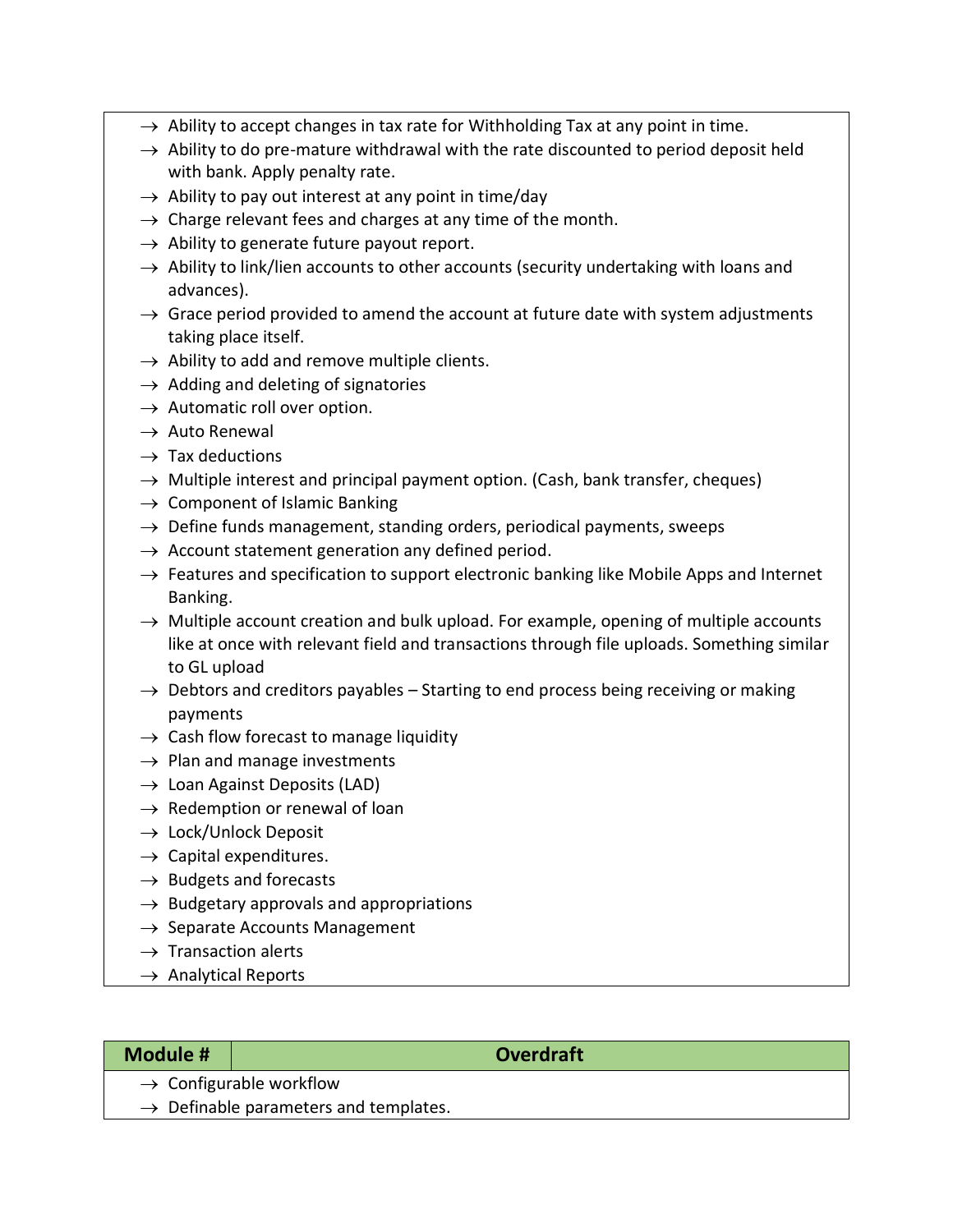- $\rightarrow$  Overdraft Limit is configurable and set account-wise
- $\rightarrow$  Client Creation (With mandatory fields)
- $\rightarrow$  Link client's customers
- $\rightarrow$  Facilitate deposit and withdrawal real time
- $\rightarrow$  Every transaction to have details. Cheque (#, \$\$, Bank), Cash or Both
- $\rightarrow$  Ability to changes interest rate on individual accounts.
- $\rightarrow$  Change default rate
- $\rightarrow$  Interest & Fee can be calculated and charged for balances overdrawn
- $\rightarrow$  Capable of configuring different business rules for withdrawals and lay restrictions or permissions.
- $\rightarrow$  Comprehensive data and details are captured for every transaction
- $\rightarrow$  Automated Fee and Charge calculation
- $\rightarrow$  frequency and rates are configurable
- $\rightarrow$  Interest calculation Minimum Monthly Balance/Daily Minimum Balance
- $\rightarrow$  Charge relevant fees and charges at month end.
- $\rightarrow$  Able to charge Withholding Tax on interest credited.
- $\rightarrow$  Generate Withholding Tax Certificate at calendar year end.
- $\rightarrow$  Ability to accept changes in tax rate for Withholding Tax at any point in time.
- $\rightarrow$  Ability to load overdraft limited and charge over limit fees at set intervals.
- $\rightarrow$  Flexibility of withdrawals paper and paperless.
- $\rightarrow$  Allows bulk posting of cheques at once and transaction to be updated later with individual lines.
- $\rightarrow$  Scanned copies of application forms to be uploaded on system.
- $\rightarrow$  Account to go inactive after 6 months and dormant after 12 months if no transactions from customer's end. After 10 years' account to be transferred to unclaimed monies.
- $\rightarrow$  Industry classification field.
- $\rightarrow$  Ability to add and remove multiple clients
- $\rightarrow$  Adding and deleting of signatories.
- $\rightarrow$  Define funds management; standing orders, periodical payments, sweeps.
- $\rightarrow$  Account statement generation any defined period.
- $\rightarrow$  Features and specification to support electronic banking like Mobile Apps and Internet Banking.
- $\rightarrow$  Multiple account creation and bulk upload. For example, opening of multiple accounts like at once with relevant field and transactions through file uploads. Something similar to GL uploads.
- $\rightarrow$  Tax applicability applied (Fin-year-wise)
- $\rightarrow$  Integratable with mobility channels
- $\rightarrow$  Traditional and paperless withdrawal methods

| Module #                                                                      | <b>Savings Module</b> |
|-------------------------------------------------------------------------------|-----------------------|
| $\rightarrow$ Capable of configuring different business rules for withdrawals |                       |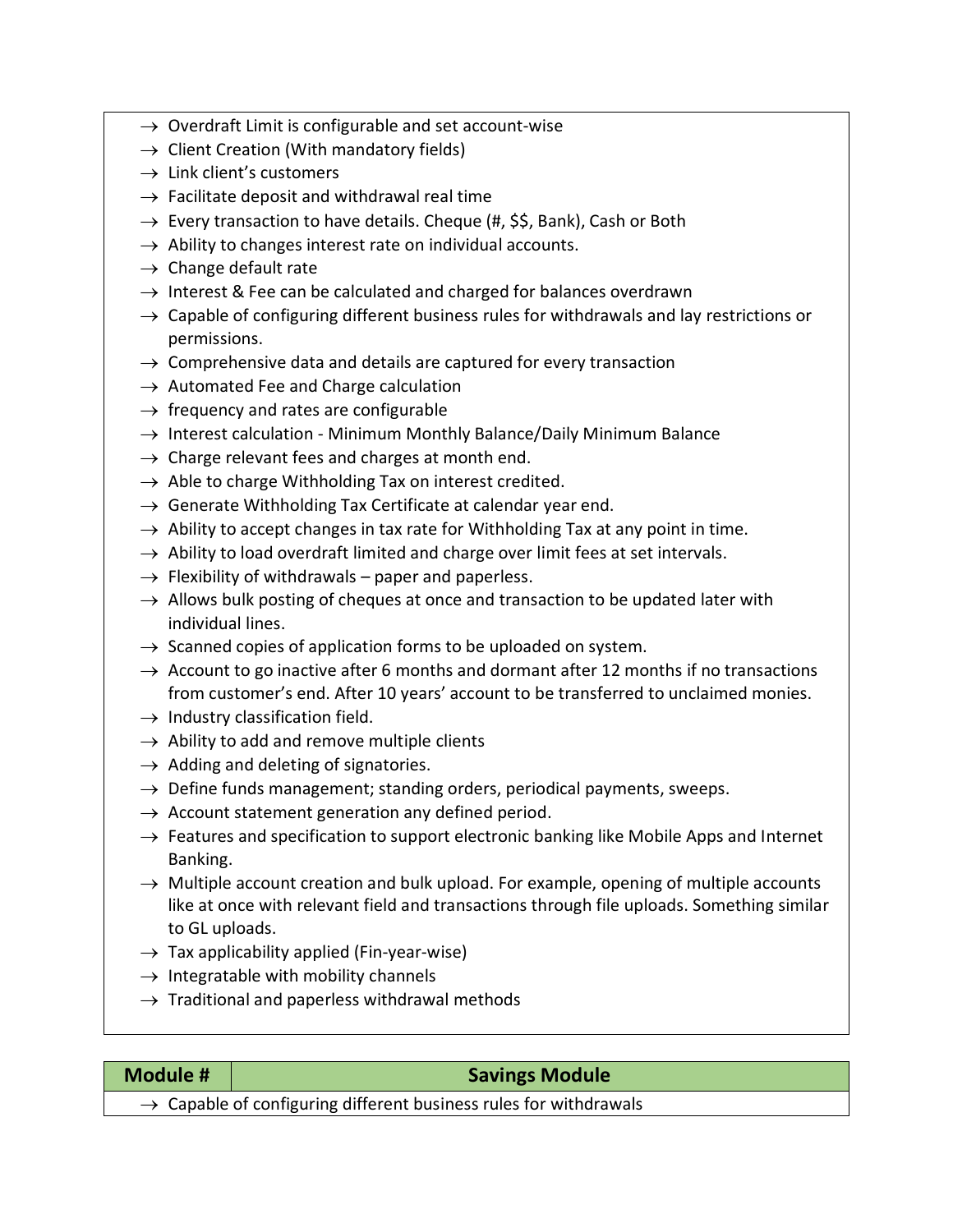- $\rightarrow$  Capable of applying transaction permissions
- $\rightarrow$  Base rate and Margin setting
- $\rightarrow$  Rate configuration with a set of parameters (Min/Max)
- $\rightarrow$  Client Creation (With mandatory fields)
- $\rightarrow$  Link clients' customers
- $\rightarrow$  Nominee management
- $\rightarrow$  Links all Accounts, Transactions with the Customer data
- $\rightarrow$  Allows client to Client / Customer to Customer linkage using multiple Relationship Types
- $\rightarrow$  Savings account opening
- $\rightarrow$  All transactions (user-initiated) happen real-time
- $\rightarrow$  Facilitate deposit and withdrawal real time
- $\rightarrow$  Every transaction to have details. Cheque (#, \$\$, Bank), Cash or Both
- $\rightarrow$  Ability to changes interest rate on individual accounts.
- $\rightarrow$  Change default rate.
- $\rightarrow$  Interest table
- $\rightarrow$  Supports basis amounts of Interest accruals.
- $\rightarrow$  Flexible interest calculation
- $\rightarrow$  Lien Marking
- $\rightarrow$  Interest calculation Minimum Monthly Balance/Daily Minimum Balance
- $\rightarrow$  Charge relevant fees and charges at month end.
- $\rightarrow$  Able to charge Withholding Tax on interest credited.
- $\rightarrow$  Generate Withholding Tax Certificate at calendar year end.
- $\rightarrow$  Ability to accept changes in tax rate for Withholding Tax at any point in time.
- $\rightarrow$  Ability to load overdraft limited and charge over limit fees at set intervals.
- $\rightarrow$  Flexibility of withdrawals paper and paperless.
- $\rightarrow$  Allows bulk posting of cheques at once and transaction to be updated later with individual lines.
- $\rightarrow$  Scanned copies of application forms to be uploaded on system.
- $\rightarrow$  Account to go inactive after 6 months and dormant after 12 months if no transactions from customer's end. After 10 years' account to be transferred to unclaimed monies.
- $\rightarrow$  Industry classification field.
- $\rightarrow$  Ability to add and remove multiple clients
- $\rightarrow$  Adding and deleting of signatories.
- $\rightarrow$  Savings account closing
- $\rightarrow$  Define funds management; standing orders, periodical payments, sweeps.
- $\rightarrow$  Account statement generation any defined period.
- $\rightarrow$  Features and specification to support electronic banking like Mobile Apps and Internet Banking.
- $\rightarrow$  Multiple account creation and bulk upload. For example, opening of multiple accounts like at once with relevant field and transactions through file uploads. Something similar to GL uploads.
- $\rightarrow$  Integrated with other channels (internet/mobile).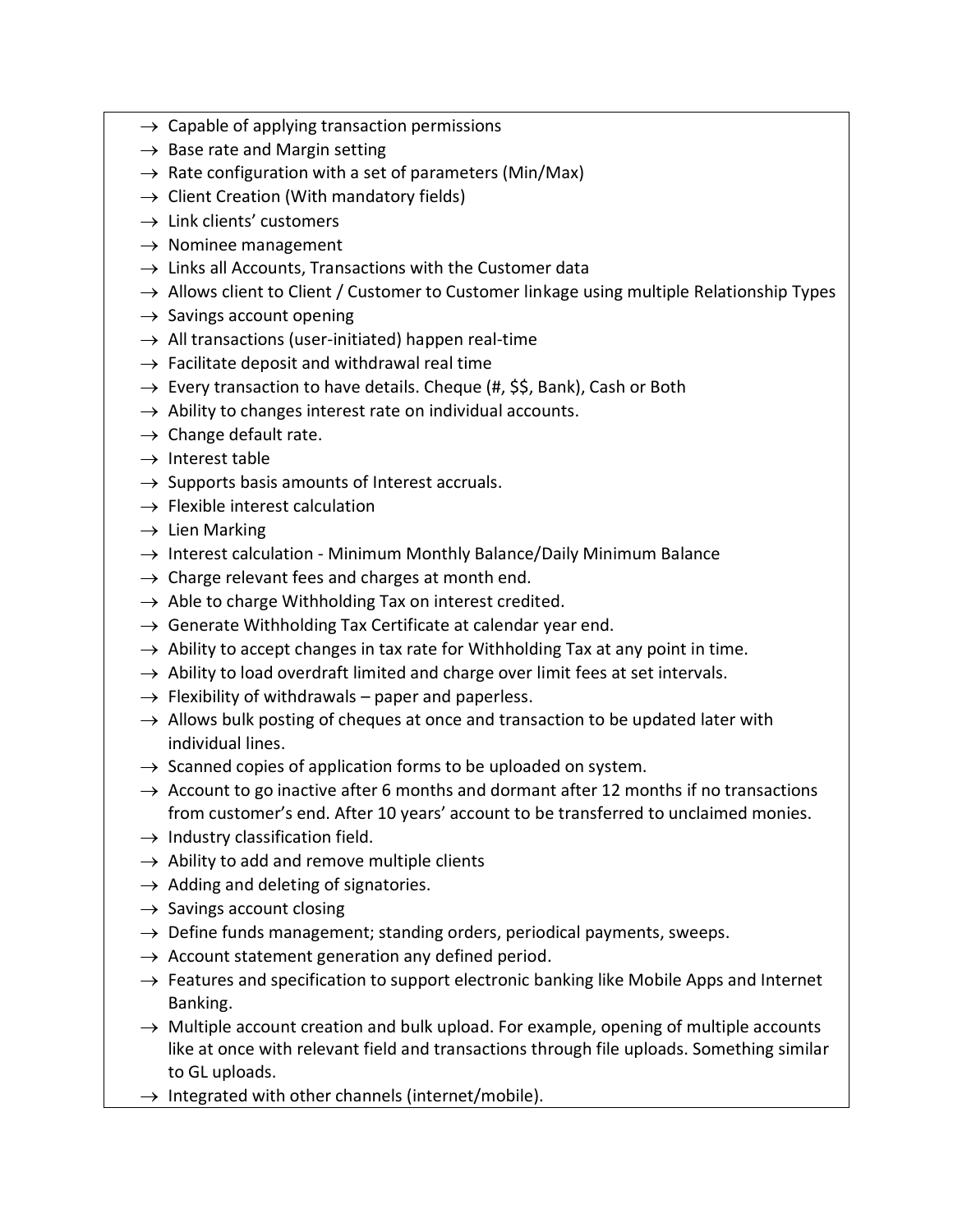### **Module # Treasury**

- $\rightarrow$  Covers front office and back office operations
- $\rightarrow$  Straight-through processing through integrated workflow
- $\rightarrow$  Streamlined treasury operations
- $\rightarrow$  Provides real-time credit and market risk management
- $\rightarrow$  Real-time updating of cash flows and projection
- $\rightarrow$  Birds view of entire assets and liabilities
- $\rightarrow$  Interest income forecast
- $\rightarrow$  Foreign currency transaction and accounts (Specification similar to Savings/Overdraft)
- $\rightarrow$  Nostro and Vostro Booking
- $\rightarrow$  Money market
- $\rightarrow$  Monitors and manages the interest rate exposures on the assets and liabilities for each portfolio, instrument, and their combination
- $\rightarrow$  Treasury front office management
- $\rightarrow$  Treasury management back office
- $\rightarrow$  Pre-trade and post-trade checking
- $\rightarrow$  Cash flow management
- $\rightarrow$  Supports upload and downloading of cash flow from Excel files.
- $\rightarrow$  Period-wise Cash flow list and drill downs
- $\rightarrow$  Cash flow listing with multiple currency, portfolio, and instrument type
- $\rightarrow$  Foreign currency transaction and accounts (Specification similar to Savings/Overdraft)
- $\rightarrow$  Local clearing payments and wire payments
- $\rightarrow$  Wire transfer settlement
- $\rightarrow$  Nostro and Vostro Booking
- $\rightarrow$  Treasury deals, settlements related to transactions of Loans, Payments and Trade Finance through NOSTRO/ VOSTRO accounts
- $\rightarrow$  Cross-currency transactions
- $\rightarrow$  Captures Correspondent bank details
- $\rightarrow$  Cash management and Liquidity Reports (in required formats)
- $\rightarrow$  Financial statement reporting
- $\rightarrow$  Transactions (Cash, Transfer, Clearing / payment) of accounts, deposits and Loans, deals, trades, contracts balances reported in the form of different financial statements at periodic intervals
- $\rightarrow$  Regulatory and management reports are available
- $\rightarrow$  Configure the Balance Sheet and Profit and Loss statements.
- $\rightarrow$  Foreign Exchange Reporting
- $\rightarrow$  Forward Booking
- $\rightarrow$  Earning at Risk and Value at Risk
- $\rightarrow$  Analytical and BI reports
- $\rightarrow$  Security features
- $\rightarrow$  Cash flow forecasting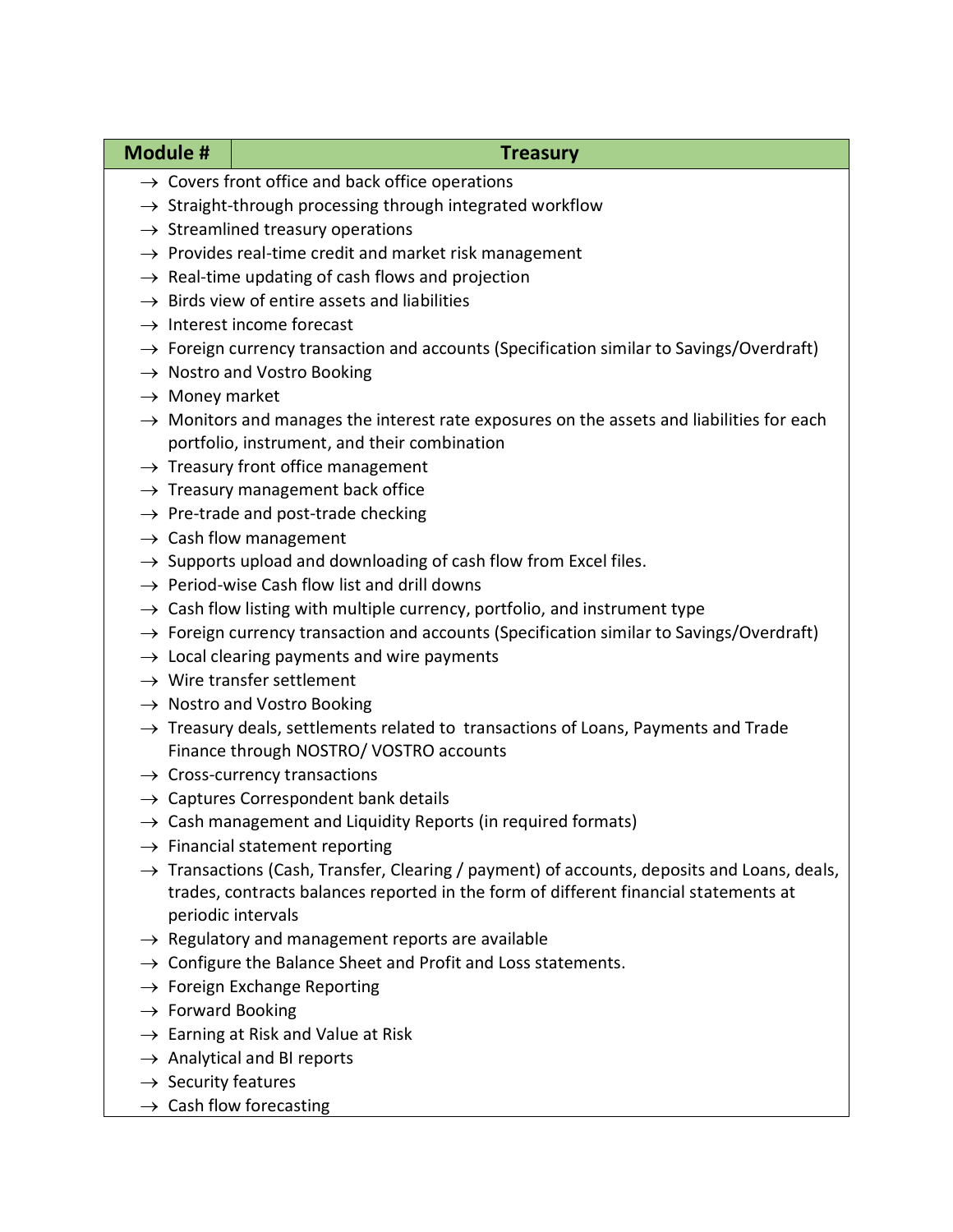- $\rightarrow$  AML compliance
- $\rightarrow$  Multi-currency ledgers
- $\rightarrow$  Statutory Reports

# **Module # Trade/Corporate Finance**

- $\rightarrow$  Trade Finance Settings
- $\rightarrow$  Fx Currency management options
- $\rightarrow$  Manages complete life cycle of Trade Finance activities
- $\rightarrow$  Supports all ISO currencies
- $\rightarrow$  Supports processing of Funds Transfer from account-to-account
- $\rightarrow$  Bills of Exchange
- $\rightarrow$  Bills handling and payment release
- $\rightarrow$  Bill purchase
- $\rightarrow$  Bill negotiation
- $\rightarrow$  Bill discount
- $\rightarrow$  Bill collections
- $\rightarrow$  Processes outward and inward remittances of money
- $\rightarrow$  Capable of making suitable integrations with SWIFT and other payment gateways
- $\rightarrow$  Telegraphic Transfers Outward
- $\rightarrow$  Telegraphic Transfers Inward
- $\rightarrow$  Trade Collections Imports
- $\rightarrow$  Trade Collections Exports
- $\rightarrow$  Letters of Credit Imports
- $\rightarrow$  Letters of Credit Exports
- $\rightarrow$  Amendment of Letter of Credits
- $\rightarrow$  Captures details of purchase order and release of goods
- $\rightarrow$  Import Loans
- $\rightarrow$  Export Loans
- $\rightarrow$  Bonds & Bank Guarantees
- $\rightarrow$  Funds Transfers
- $\rightarrow$  SWIFT Capabilities

### **Module # Financial Accounting**

- $\rightarrow$  Full-fledged financial accounting management
- $\rightarrow$  Records all financial transactions and its segregation and reporting
- $\rightarrow$  Equipped to communicate with other systems through APIs to transfer data between systems
- $\rightarrow$  All reporting is based on GAAP
- $\rightarrow$  Supports multi-currency accounting with a facility to reporting to home currency
- $\rightarrow$  Facility to define and set country wise taxes like tax at source, service tax etc, its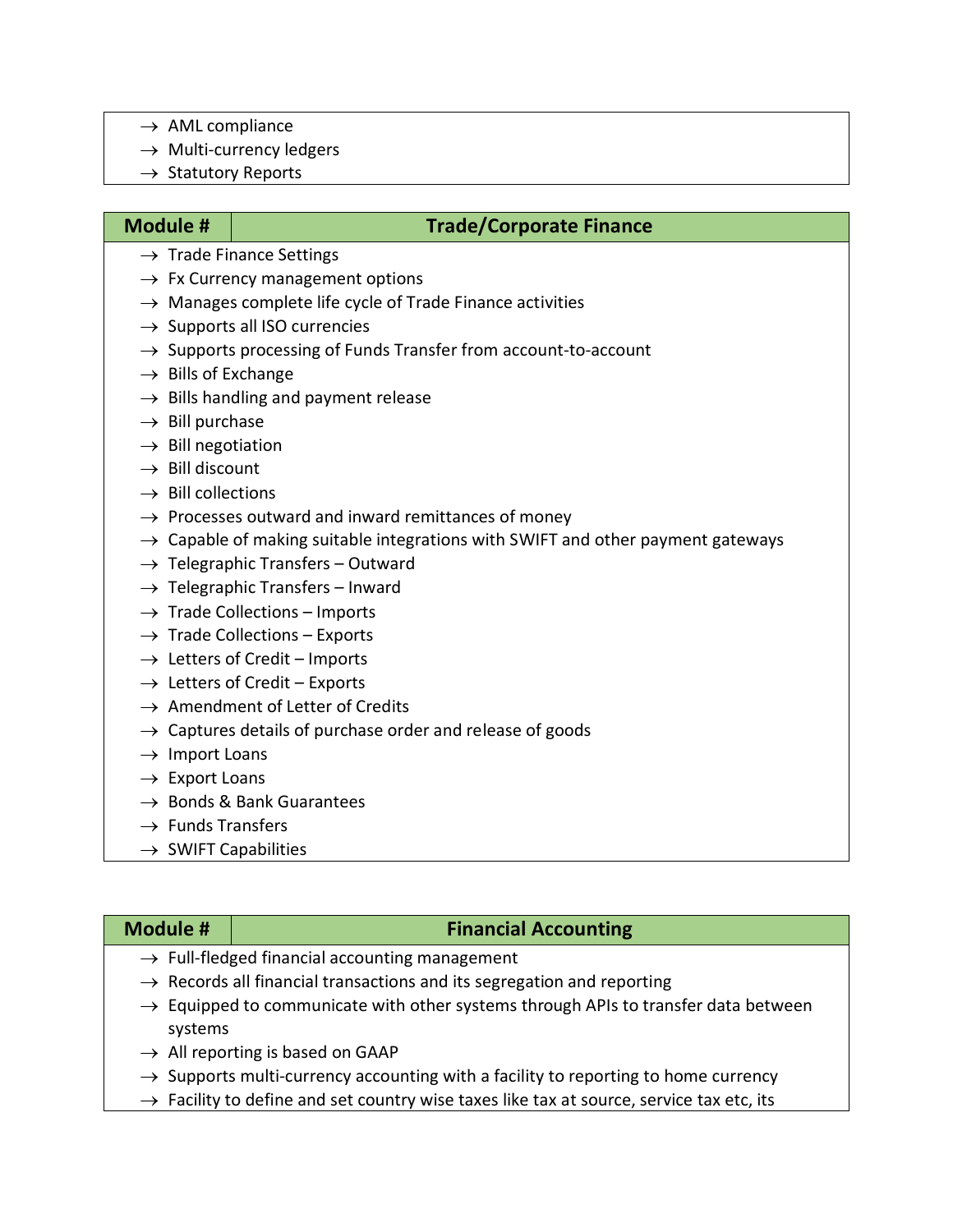components and applicability

- $\rightarrow$  Account Group creation
- $\rightarrow$  Account Head creation
- $\rightarrow$  Sub accounts creation
- $\rightarrow$  Cost centre definition
- $\rightarrow$  Currency Definition
- $\rightarrow$  Mapping of account heads, sub accounts to organization units
- $\rightarrow$  Bank account creation
- $\rightarrow$  Approval Workflow
- $\rightarrow$  Financial year opening and closing
- $\rightarrow$  Setting for CTR
- $\rightarrow$  Online Approval
- $\rightarrow$  Income and Expenditure (Profit and Loss)
- $\rightarrow$  Balance Sheet
- $\rightarrow$  Cash flow
- $\rightarrow$  Fixed assets reconciliation
- $\rightarrow$  Credit Risk Rating automated
- $\rightarrow$  Client Quality Rating
- $\rightarrow$  Calculators
- $\rightarrow$  Projection
- $\rightarrow$  Assets and Liabilities
- $\rightarrow$  Balance sheet
- $\rightarrow$  Reconciliations
- $\rightarrow$  Secure Transaction interfaces
- $\rightarrow$  Voucher entry
- $\rightarrow$  Year-end vouchers
- $\rightarrow$  Inter-branch transfers
- $\rightarrow$  Bank reconciliation
- $\rightarrow$  Group origination of inter branch vouchers
- $\rightarrow$  Group responding
- $\rightarrow$  Vault Management
- $\rightarrow$  End of Day processing
- $\rightarrow$  End of Year processing
- $\rightarrow$  Term loans and Term deposits
- $\rightarrow$  Cash denomination entry
- $\rightarrow$  Budgeting setting
- $\rightarrow$  Budget allocation
- $\rightarrow$  Voucher Printouts
- $\rightarrow$  IB Reconciliation Reports
- $\rightarrow$  Ledger
- $\rightarrow$  Trial Balance
- $\rightarrow$  Book of Accounts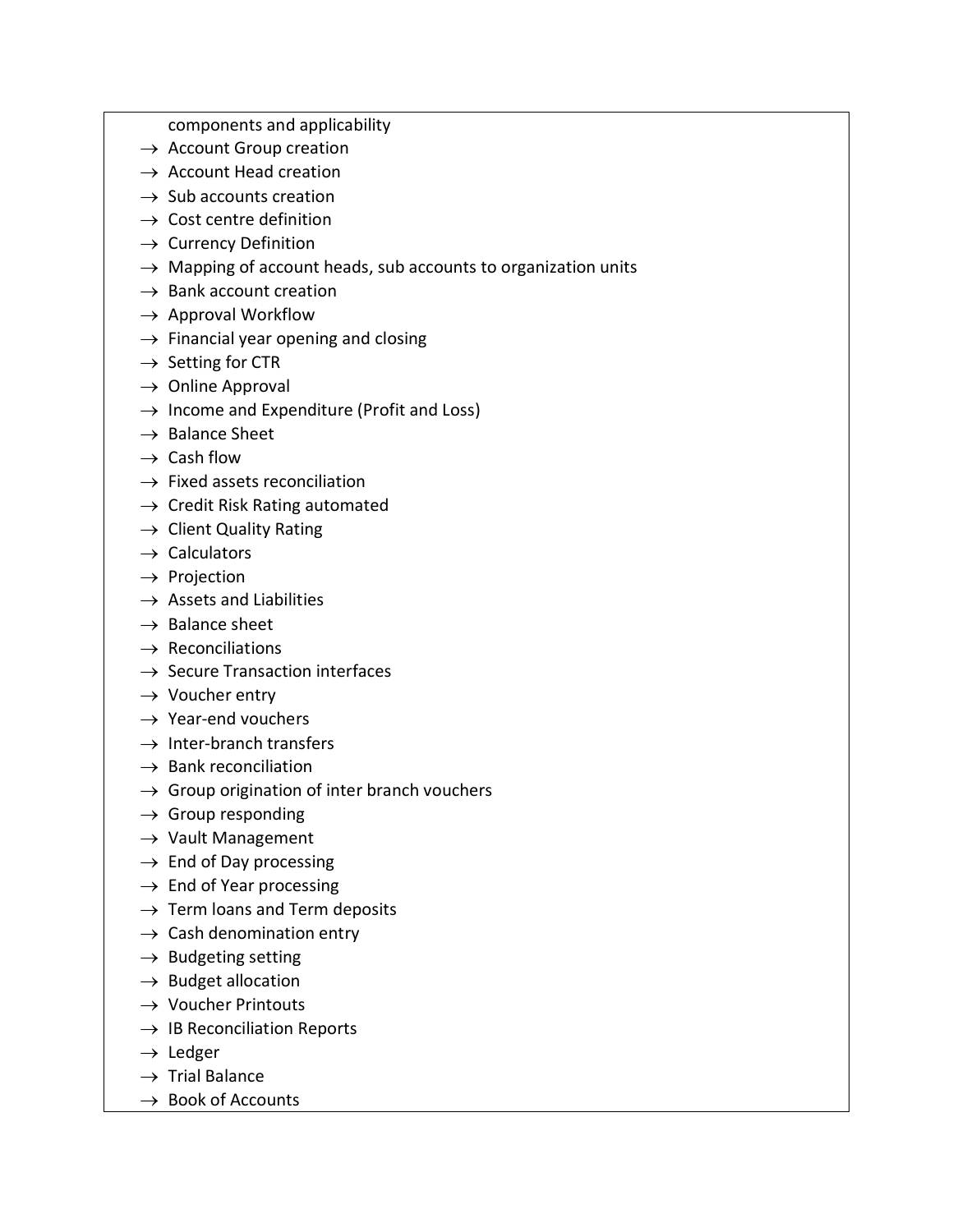- $\rightarrow$  Cost centre wise reports
- $\rightarrow$  Budget analysis
- $\rightarrow$  Ratio Analysis
- $\rightarrow$  Cash Transaction Report
- $\rightarrow$  Tax Report
- $\rightarrow$  Statutory Reports

# **Module # Internet/Mobile Banking**

- $\rightarrow$  Internet Banking
- $\rightarrow$  Mobile Banking, Payment & Transfers
- $\rightarrow$  Easy and fast Registration process
- $\rightarrow$  Login credentials, transaction passwords and other authentication methods
- $\rightarrow$  Account details
- $\rightarrow$  Statements
- $\rightarrow$  Transactions
- $\rightarrow$  Logs for all activities
- $\rightarrow$  Omni channel experience
- $\rightarrow$  Real-time settlement
- $\rightarrow$  Multi-level user authentication mechanisms
- $\rightarrow$  Secure Transaction levels
- $\rightarrow$  Multi-level verification during transactions
- $\rightarrow$  Activity/attempts recorded in the system
- $\rightarrow$  Reporting capability
- $\rightarrow$  Customer registration process will be monitored and verified
- $\rightarrow$  Account information and mini statements

# **Module # Dashboards/Reports/BI/KPI**

- $\rightarrow$  User-specific dashboard accessibility
- $\rightarrow$  Dashboard with funneled information
- $\rightarrow$  Business insights and activity alerts
- $\rightarrow$  Statutory reports
- $\rightarrow$  Able to extract any or all data for further analytical functions or for other purposes for end users or other systems in desired format.
- $\rightarrow$  Possible to extract any or all data for further analytical functions or for other purposes for end users or other systems in desired format.
- $\rightarrow$  Capable to capture financial data of the customer both current and projections, as needed e.g. Equity / capital details, Credit facility sanctioned/availed by/ from other institutions, profit and loss statements, balance sheet statements, projected cash flows, carry out comparison between estimated and actual achieved at the time of renewal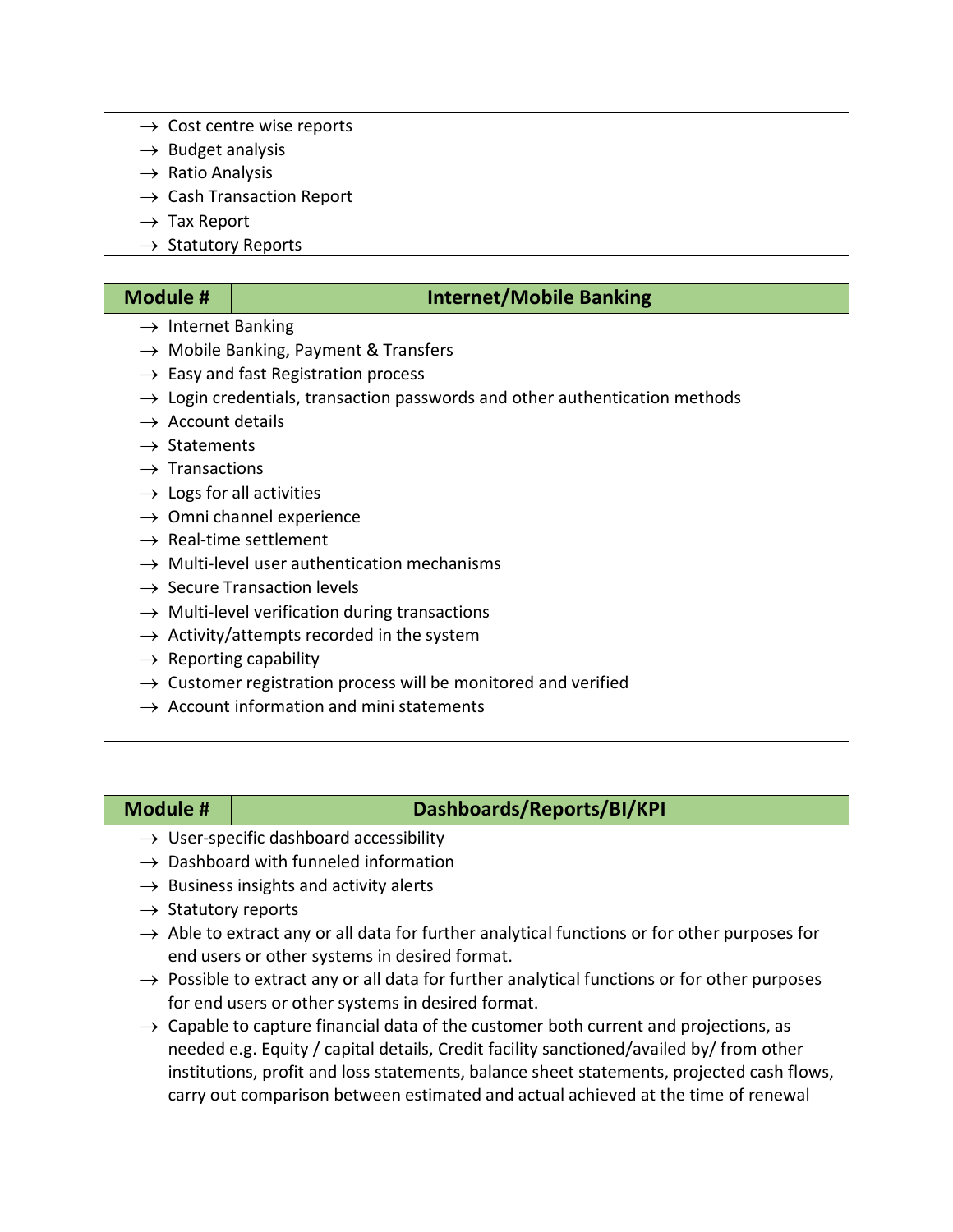etc.

- $\rightarrow$  Regular and Consolidated Reports
- $\rightarrow$  Report Drill-down features
- $\rightarrow$  Report Exporting Mechanisms

# **Key Performance Indictor (KPI)**

- $\rightarrow$  Monthly Key Performance Indictor Dashboard
	- o Officer Level
	- o Branch level
	- o Division Level
	- o Bank Level
	- o General Manager, Exco, & Board level reports
- $\rightarrow$  Income Report
	- o By Interest
	- o By Fees
	- o Total Income
- $\rightarrow$  Key Performance Indicators (KPI) Reports
- $\rightarrow$  Portfolio Report any point of time for any Officer
- $\rightarrow$  Non-Performing Loans(NPL) and (Preforming Loan Portfolio)
- $\rightarrow$  Security Value of Loan Ratio Calculation (SVLR)
- $\rightarrow$  Collection
	- o Interest amount
	- o Repayment
	- o Arrear's amount
	- o Fees
- $\rightarrow$  Portfolio by Major, Minor, Sector, Location, Gender etc.
- $\rightarrow$  Turnaround time report
- $\rightarrow$  Portfolio by Focus and non-focus
- $\rightarrow$  End of Day Reports
- $\rightarrow$  End of Month Reports

### **Insurance**

- $\rightarrow$  Maintenance logs
- $\rightarrow$  Forms
- $\rightarrow$  Audit trails
- $\rightarrow$  Overdue
- $\rightarrow$  Incomplete
- $\rightarrow$  Renewal
- $\rightarrow$  New Business
- $\rightarrow$  Schedule of Insurance Renewals
- $\rightarrow$  Other reports

### **Legal**

- $\rightarrow$  Renewals
- $\rightarrow$  Perfected
- $\rightarrow$  Overdue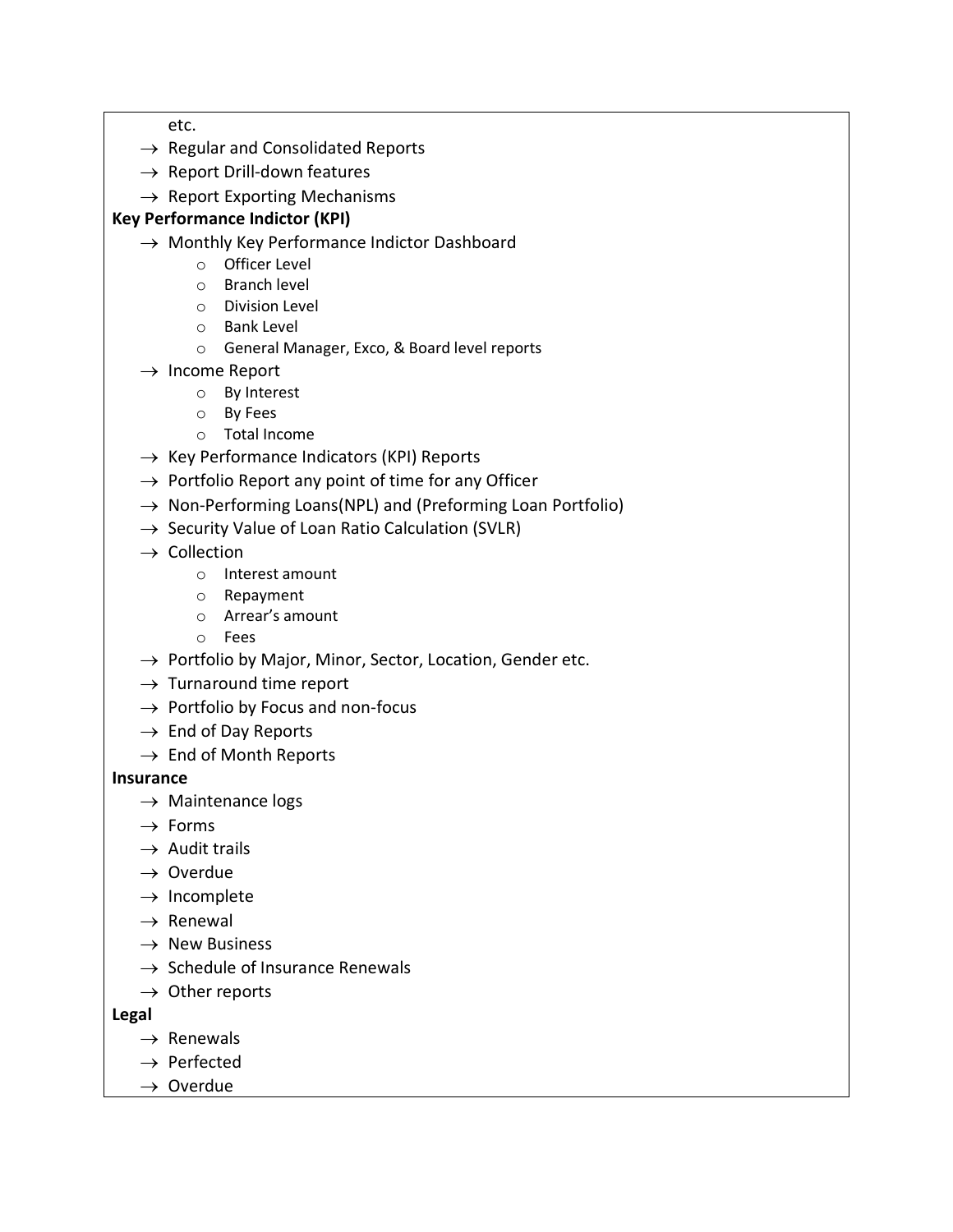- $\rightarrow$  Incomplete
- $\rightarrow$  Other reports

# **Portfolio**

- $\rightarrow$  By Branch
- $\rightarrow$  By Officer
- $\rightarrow$  By Region
- $\rightarrow$  Whole Bank

# **Month End Reports**

- $\rightarrow$  All accounts active and demand
- $\rightarrow$  Credit Risk Rating
- $\rightarrow$  Customer
- $\rightarrow$  Disbursement
- $\rightarrow$  Security Value of Loan Ration report
- $\rightarrow$  Loan Applications

### **OD**

- $\rightarrow$  Accounts opened and Closed
- $\rightarrow$  Statement
- $\rightarrow$  Account Dormancy, Inactive and unclaimed monies report
- $\rightarrow$  Portfolio report
- $\rightarrow$  Deposit report per client daily and monthly
- $\rightarrow$  Account overdrawn report.
- $\rightarrow$  Account Dormancy, Inactive and unclaimed monies report

### **Savings**

- $\rightarrow$  Accounts opened and Closed
- $\rightarrow$  Statement
- $\rightarrow$  Account Dormancy, Inactive and unclaimed monies report
- $\rightarrow$  Portfolio report
- $\rightarrow$  Account Dormancy, Inactive and unclaimed monies report

# **Term Deposits**

- $\rightarrow$  Account opening and closure report daily and monthly
- $\rightarrow$  Deposit report per client daily and monthly
- $\rightarrow$  Term deposit account balance and available balance mismatch report
- $\rightarrow$  Term Deposit with common fields

### **Enterprise Risk Management**

- $\rightarrow$  Enterprise Risk Reporting (risk assessment reports dashboard/database)
- $\rightarrow$  Automation of Enterprise Risk Profile analysis for Board reports
- $\rightarrow$  Sectorial limit reports by product
- $\rightarrow$  All accounts post 1st disbursement by month
- $\rightarrow$  Credit Risk Rating report by month
- $\rightarrow$  All approvals with exception to policy by month
- $\rightarrow$  Downward movements in loan grade by month
- $\rightarrow$  Migration to Non-performing loans portfolio by branch by month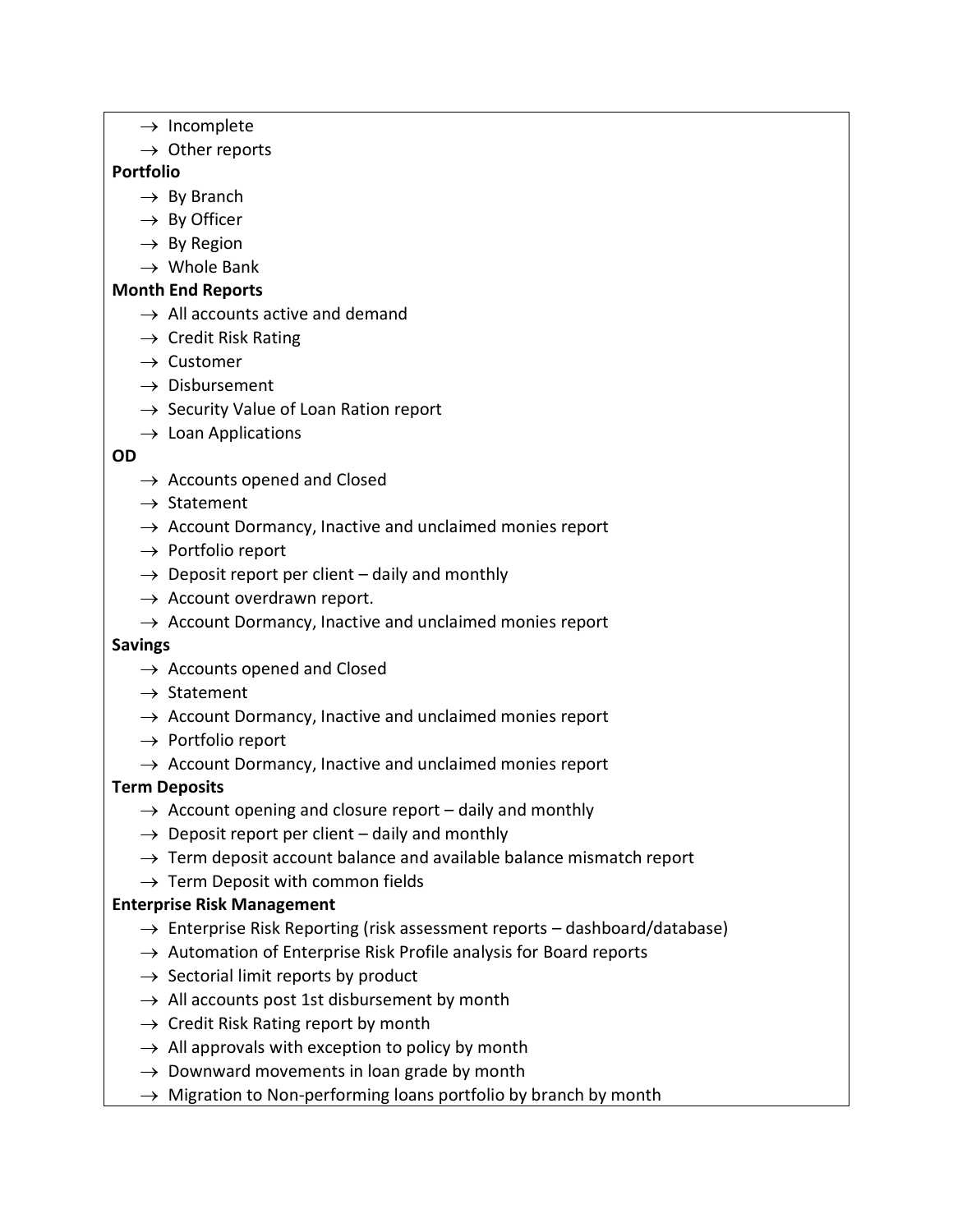### **Planning Unit**

- $\rightarrow$  Generate Reports (monthly) for:
	- o Refinance accounts showing details by branch, refinanced by which institution, for which product
	- o Loan product uptake for the month by branch
	- $\circ$  Sector and sub-sector movements. Also show a 6 monthly and yearly trend analysis
	- o Arrears trend by sector, sub-sector and by branches
	- o Portfolio for agriculture, sme and corporate loans for total bank and by branch
- $\rightarrow$  Customer Portfolio Complete Customer Information
	- o No. of accounts held by customer
	- o Product uptake of customer
	- $\circ$  Based on customers lending activities, what other products can be offered to the customer
	- o Arrears trend of customer
- $\rightarrow$  Generate monthly report on system enhancements

### **AMU**

- $\rightarrow$  High Value Loans
- $\rightarrow$  Top 20 Non-Performing Loan
- $\rightarrow$  Greater than \$100K Non-Performing Loan still with Network
- $\rightarrow$  Non-Performing Loan Accounts for AMU Officers by value & no
- $\rightarrow$  Bank Non-Performing Loan Movement by value, no. & %
- $\rightarrow$  Top 20 Mortgage Sale report
- $\rightarrow$  Creating a tab for advertisement dates on mortgage sale accounts
- $\rightarrow$  Top 20 Legal Action
- $\rightarrow$  Creating a tab for Legal Action request received from network
- $\rightarrow$  Top 20 Sale of Asset Non-Performing Loan
- $\rightarrow$  Creating a tab for accounts where sale of asset to continue after write off
- $\rightarrow$  Quarterly Report
- $\rightarrow$  Summary of Non-Performing Loan against Bank Portfolio, Variance, Non-Performing Loan, Variance, Non-Performing Loan Ratio (%)
- $\rightarrow$  PLP & Non-Performing Loan Movement
- $\rightarrow$  Non-Performing Loan Collection
- $\rightarrow$  Bad debt
- $\rightarrow$  Write Offs